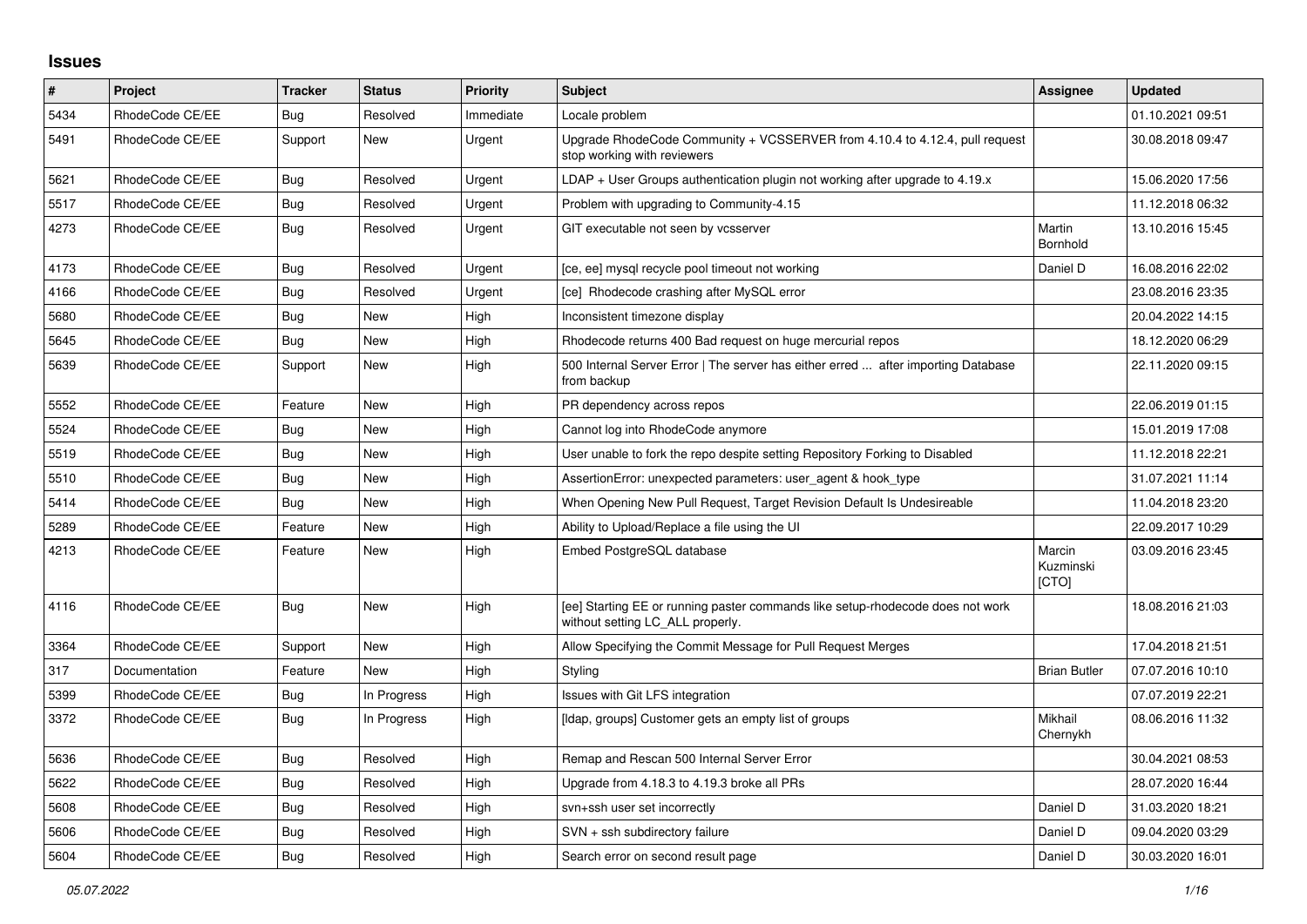| $\vert$ # | Project           | <b>Tracker</b> | <b>Status</b> | <b>Priority</b> | Subject                                                                                 | Assignee                     | <b>Updated</b>   |
|-----------|-------------------|----------------|---------------|-----------------|-----------------------------------------------------------------------------------------|------------------------------|------------------|
| 5576      | RhodeCode CE/EE   | Bug            | Resolved      | High            | Hosting many repositories                                                               | Craig Fairhurst              | 12.02.2020 12:55 |
| 5567      | RhodeCode CE/EE   | Bug            | Resolved      | High            | Error after PR was updated                                                              |                              | 20.01.2020 10:04 |
| 5560      | RhodeCode CE/EE   | Bug            | Resolved      | High            | Check all permission API function to flush caches for auth_perms                        |                              | 08.06.2021 23:56 |
| 5528      | RhodeCode CE/EE   | Bug            | Resolved      | High            | Empty Unicode file causes the PR to return HTTP 500                                     |                              | 28.02.2019 13:52 |
| 5523      | RhodeCode CE/EE   | Bug            | Resolved      | High            | user from AD is asked to change his password when logs in.                              | Thierry<br>Wynsdau           | 28.05.2020 20:28 |
| 5516      | RhodeCode CE/EE   | Support        | Resolved      | High            | Cannot log into RhodeCode                                                               | Thierry<br>Wynsdau           | 28.05.2020 20:28 |
| 5513      | RhodeCode CE/EE   | Bug            | Resolved      | High            | Gist: GitHub flavoured markdown gist creation fails                                     |                              | 07.07.2019 22:21 |
| 5502      | RhodeCode CE/EE   | Bug            | Resolved      | High            | 500 error when using multiple custom branch permissions                                 |                              | 07.12.2018 09:49 |
| 5489      | RhodeCode CE/EE   | Bug            | Resolved      | High            | grant_user_permission_to_repo_group API call fails to set permissions on child<br>repos |                              | 11.07.2018 09:57 |
| 5436      | RhodeCode CE/EE   | Bug            | Resolved      | High            | Unable To Open Pull Request in 4.11.2                                                   |                              | 14.02.2018 11:14 |
| 5433      | RhodeCode CE/EE   | Bug            | Resolved      | High            | RhodeCode Community 4.11 doesn't handle HG largefiles extension                         |                              | 01.02.2018 20:08 |
| 5391      | RhodeCode CE/EE   | Task           | Resolved      | High            | Secure Email change                                                                     |                              | 17.04.2018 21:50 |
| 4677      | RhodeCode CE/EE   | Support        | Resolved      | High            | API get_repo_refs not working?                                                          |                              | 19.12.2016 11:46 |
| 4304      | RhodeCode CE/EE   | Bug            | Resolved      | High            | Search: Internal Server Error                                                           |                              | 26.11.2016 16:26 |
| 4268      | RhodeCode CE/EE   | Bug            | Resolved      | High            | [ee] default reviewers from changed lines is returning wrong values                     | Daniel D                     | 06.10.2016 14:35 |
| 4243      | RhodeCode CE/EE   | Support        | Resolved      | High            | Gist visibility update?                                                                 | Martin<br>Bornhold           | 27.09.2016 06:40 |
| 4235      | RhodeCode CE/EE   | Task           | Resolved      | High            | Support GIT LFS server                                                                  |                              | 23.03.2017 17:24 |
| 4233      | RhodeCode CE/EE   | Bug            | Resolved      | High            | slack, git push problem                                                                 | Daniel D                     | 26.09.2016 11:56 |
| 4223      | RhodeCode CE/EE   | Bug            | Resolved      | High            | [git, tags] annotated tags not appearing in UI                                          | Daniel D                     | 12.09.2016 06:12 |
| 4206      | RhodeCode CE/EE   | Bug            | Resolved      | High            | Error creating SVN groups                                                               |                              | 15.09.2016 13:24 |
| 4199      | RhodeCode CE/EE   | Bug            | Resolved      | High            | investigate: ongoing SSL problems when switching to 4.X from 3.X                        | Johannes<br>Bornhold         | 15.09.2016 13:14 |
| 4184      | RhodeCode CE/EE   | <b>Bug</b>     | Resolved      | High            | fix content INT overflow bug                                                            | Marcin<br>Kuzminski<br>[CTO] | 23.08.2016 10:31 |
| 4251      | RhodeCode CE/EE   | Task           | Feedback      | High            | [customer] Pull request with subrepos                                                   | Martin<br>Bornhold           | 10.11.2016 17:52 |
| 5531      | RhodeCode Tools   | Bug            | New           | Normal          | rhodecode-index: default cli opts overwrite given mapping file                          |                              | 17.07.2020 17:36 |
| 5450      | RhodeCode Tools   | <b>Bug</b>     | New           | Normal          | rhodecode-api get_license_info no longer works                                          |                              | 17.07.2018 15:01 |
| 3333      | RhodeCode Tools   | Task           | New           | Normal          | Create rhodecode-tools backup command for backup of RhodeCode Enterprise                |                              | 17.03.2016 12:43 |
| 5582      | RhodeCode Control | Feature        | New           | Normal          | Add the version number of a PR in the HTTP API                                          |                              | 15.01.2020 10:45 |
| 5535      | RhodeCode Control | <b>Bug</b>     | New           | Normal          | improper rollback on upgrade failure                                                    |                              | 09.02.2019 21:12 |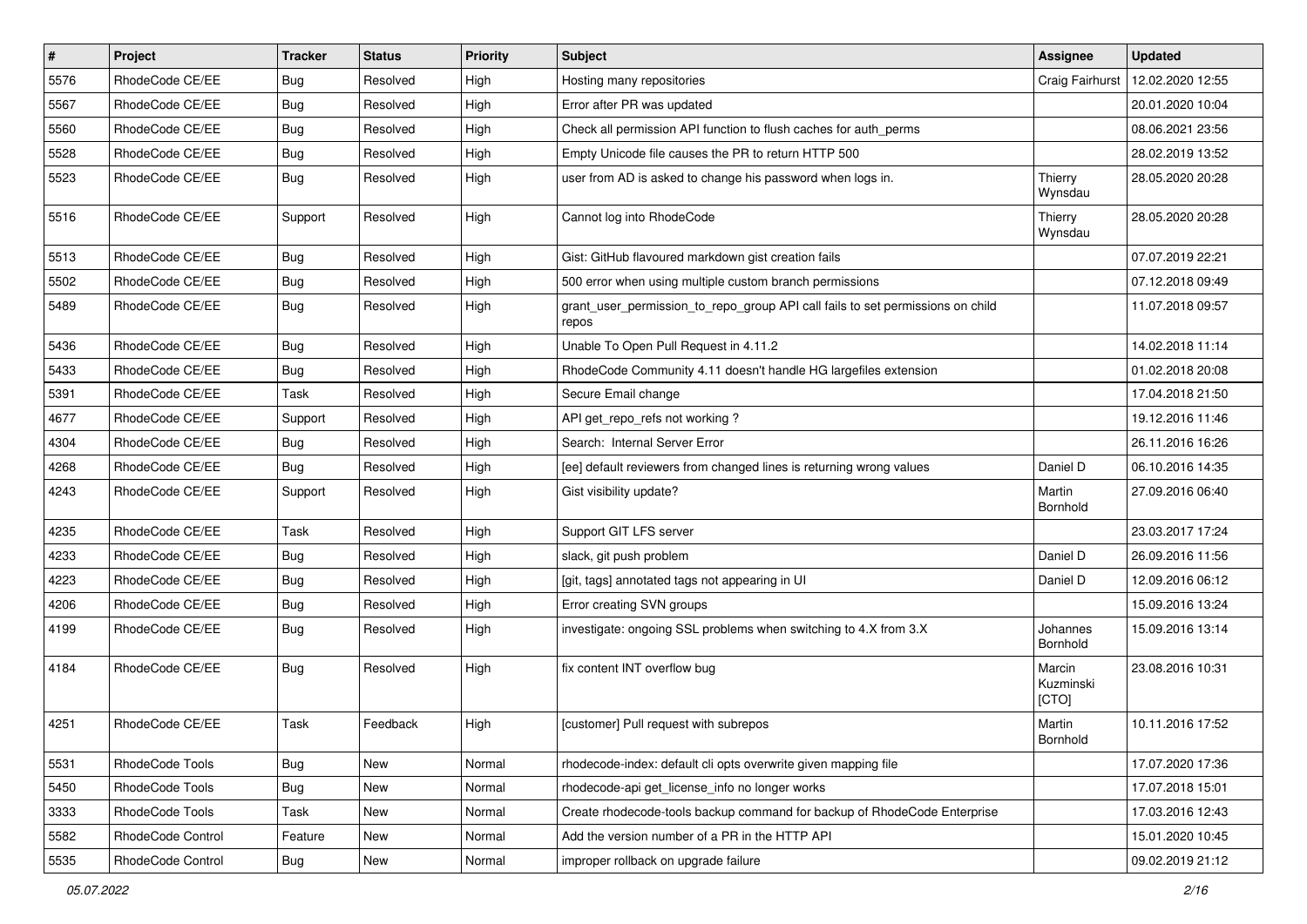| $\pmb{\#}$ | Project           | <b>Tracker</b> | <b>Status</b> | Priority | <b>Subject</b>                                                                                              | Assignee                     | <b>Updated</b>   |
|------------|-------------------|----------------|---------------|----------|-------------------------------------------------------------------------------------------------------------|------------------------------|------------------|
| 5534       | RhodeCode Control | Feature        | New           | Normal   | extract/preload subcommand                                                                                  |                              | 14.02.2019 14:45 |
| 5501       | RhodeCode Control | Bug            | New           | Normal   | rccontrol throwing rccontrol.lib.exceptions.SupervisorFailedToStart                                         |                              | 19.05.2022 19:32 |
| 5682       | RhodeCode CE/EE   | Bug            | New           | Normal   | Login Page stuck until page is refreshed                                                                    |                              | 30.06.2022 20:31 |
| 5679       | RhodeCode CE/EE   | Bug            | New           | Normal   | Data directory continues to grow until it fills disk partition                                              |                              | 25.04.2022 11:42 |
| 5677       | RhodeCode CE/EE   | Support        | <b>New</b>    | Normal   | PR cross merge                                                                                              |                              | 28.01.2022 16:59 |
| 5672       | RhodeCode CE/EE   | <b>Bug</b>     | New           | Normal   | Unable to browse git repository folders with # in names                                                     |                              | 16.12.2021 18:13 |
| 5670       | RhodeCode CE/EE   | Bug            | New           | Normal   | Repo-level administrators can usurp owner of repoistory                                                     |                              | 01.12.2021 16:18 |
| 5664       | RhodeCode CE/EE   | Bug            | New           | Normal   | Regression: When assigning permissions, cannot see own group in auto-complete<br>without special conditions |                              | 29.07.2021 10:49 |
| 5662       | RhodeCode CE/EE   | <b>Bug</b>     | <b>New</b>    | Normal   | Full text search not working due to crash in whoosh                                                         |                              | 07.06.2022 08:31 |
| 5657       | RhodeCode CE/EE   | Bug            | New           | Normal   | Error in maintenance page                                                                                   |                              | 30.03.2021 15:09 |
| 5654       | RhodeCode CE/EE   | <b>Bug</b>     | New           | Normal   | Comment formatting broken when containing @ in a code block                                                 |                              | 24.02.2021 12:10 |
| 5653       | RhodeCode CE/EE   | Feature        | <b>New</b>    | Normal   | Extend SSH clone to support cloning by repo id.                                                             | Marcin<br>Kuzminski<br>[CTO] | 17.02.2021 12:58 |
| 5649       | RhodeCode CE/EE   | Bug            | <b>New</b>    | Normal   | test-file-upload                                                                                            |                              | 17.12.2020 23:08 |
| 5644       | RhodeCode CE/EE   | Bug            | New           | Normal   | PR inks to comments not working if files are collapsed                                                      |                              | 02.12.2020 10:42 |
| 5641       | RhodeCode CE/EE   | Feature        | New           | Normal   | "Add draft" / (x) button usability                                                                          |                              | 30.11.2020 20:53 |
| 5638       | RhodeCode CE/EE   | Feature        | New           | Normal   | Add "Copy full url path" button                                                                             |                              | 05.02.2021 20:23 |
| 5637       | RhodeCode CE/EE   | Feature        | New           | Normal   | Clone URL templates - add per repository/namespace                                                          |                              | 29.10.2020 09:38 |
| 5632       | RhodeCode CE/EE   | Bug            | <b>New</b>    | Normal   | Missing Parent Folder for Personal Repo lacks proper handling                                               |                              | 03.08.2020 07:56 |
| 5631       | RhodeCode CE/EE   | Feature        | New           | Normal   | Change target of PR                                                                                         |                              | 31.07.2020 17:05 |
| 5630       | RhodeCode CE/EE   | <b>Bug</b>     | New           | Normal   | Inline comments do not follow the line of code                                                              |                              | 21.07.2020 11:25 |
| 5629       | RhodeCode CE/EE   | Bug            | New           | Normal   | Diff truncated on small files                                                                               |                              | 21.07.2020 08:58 |
| 5626       | RhodeCode CE/EE   | <b>Bug</b>     | New           | Normal   | Whoosh full-text indexing is fully indexing all repos, not recognizing forks                                |                              | 02.07.2020 19:24 |
| 5624       | RhodeCode CE/EE   | Bug            | <b>New</b>    | Normal   | Timeout when trying to test SMTP email configuration                                                        |                              | 01.07.2020 20:01 |
| 5618       | RhodeCode CE/EE   | Support        | New           | Normal   | Getting HTTP 502 Bad Gateway when trying to push (or clone) on a slow network                               |                              | 27.05.2020 21:56 |
| 5617       | RhodeCode CE/EE   | Feature        | New           | Normal   | Allow PRs to non-head bookmarks                                                                             |                              | 20.05.2020 12:25 |
| 5600       | RhodeCode CE/EE   | Feature        | New           | Normal   | Change default repository landing page                                                                      |                              | 27.01.2021 01:04 |
| 5595       | RhodeCode CE/EE   | Feature        | New           | Normal   | Group code review mail notification                                                                         |                              | 03.03.2020 10:17 |
| 5593       | RhodeCode CE/EE   | Support        | New           | Normal   | SSH connections                                                                                             |                              | 17.02.2020 16:18 |
| 5590       | RhodeCode CE/EE   | Bug            | New           | Normal   | Pull Request creation takes 2 minutes                                                                       |                              | 28.05.2020 20:48 |
| 5588       | RhodeCode CE/EE   | Bug            | New           | Normal   | wrong rendering of issue tracker pattern                                                                    |                              | 29.01.2020 11:24 |
| 5586       | RhodeCode CE/EE   | Feature        | New           | Normal   | @mention should be a link                                                                                   |                              | 29.01.2020 11:46 |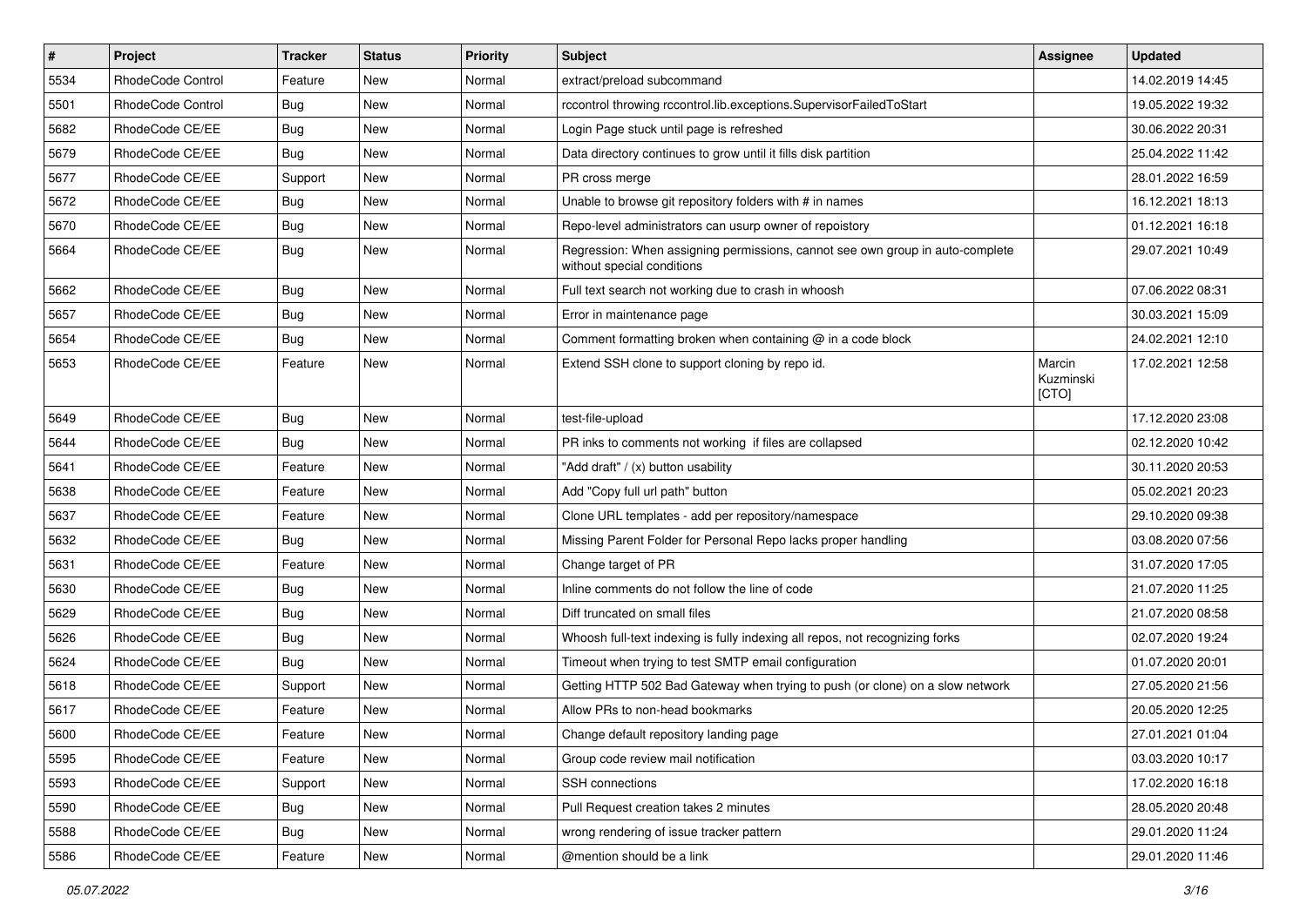| $\sharp$ | Project         | <b>Tracker</b> | <b>Status</b> | Priority | <b>Subject</b>                                                                                                    | <b>Assignee</b>    | <b>Updated</b>   |
|----------|-----------------|----------------|---------------|----------|-------------------------------------------------------------------------------------------------------------------|--------------------|------------------|
| 5584     | RhodeCode CE/EE | Feature        | New           | Normal   | "update pull request link" message on vcs client                                                                  |                    | 23.01.2020 10:32 |
| 5570     | RhodeCode CE/EE | Bug            | <b>New</b>    | Normal   | Remap repositories always fail in RhodeCode community                                                             |                    | 04.10.2019 14:50 |
| 5559     | RhodeCode CE/EE | Bug            | New           | Normal   | Timezone handling issue on repos list                                                                             |                    | 07.07.2019 22:19 |
| 5556     | RhodeCode CE/EE | Bug            | New           | Normal   | After upgrade RhodeCode Enterprise, pull request via API adds repo owner as<br>default reviewer                   |                    | 01.01.2020 13:09 |
| 5553     | RhodeCode CE/EE | Bug            | <b>New</b>    | Normal   | Exceptions Tracker - Exception ID: 140095575901360 after upgrade to the lastes<br>version                         | Thierry<br>Wynsdau | 10.07.2019 10:33 |
| 5550     | RhodeCode CE/EE | Bug            | <b>New</b>    | Normal   | 500 Internal Server Error   The server has either erred or is incapable of performing<br>the requested operation. |                    | 18.04.2019 17:12 |
| 5548     | RhodeCode CE/EE | Feature        | <b>New</b>    | Normal   | Initial Search API                                                                                                | Peter Colledge     | 07.07.2019 22:21 |
| 5547     | RhodeCode CE/EE | <b>Bug</b>     | New           | Normal   | UI not consistent between Firefox and Chrome                                                                      |                    | 01.03.2019 23:35 |
| 5545     | RhodeCode CE/EE | <b>Bug</b>     | New           | Normal   | Merge commit to contain the username/reponame of the origin                                                       |                    | 28.02.2019 13:46 |
| 5543     | RhodeCode CE/EE | Feature        | New           | Normal   | Repo API should have equivalent get_repo_audit_logs() to User API call<br>get user audit logs()                   |                    | 26.02.2019 12:22 |
| 5541     | RhodeCode CE/EE | Support        | <b>New</b>    | Normal   | <b>SVN Settings: Repository Patterns</b>                                                                          |                    | 16.12.2019 15:35 |
| 5540     | RhodeCode CE/EE | Bug            | <b>New</b>    | Normal   | Rhode Code 4.15.2 VCS Caching(?) behaviour                                                                        |                    | 25.02.2019 17:01 |
| 5538     | RhodeCode CE/EE | <b>Bug</b>     | New           | Normal   | internal server error (UnicodeDecodeError) during rhodecode-index request                                         |                    | 20.02.2019 14:43 |
| 5527     | RhodeCode CE/EE | Support        | New           | Normal   | API: expose human readable failure reason                                                                         |                    | 30.01.2019 17:43 |
| 5512     | RhodeCode CE/EE | Bug            | New           | Normal   | Show commit phase in summary view                                                                                 |                    | 09.11.2018 21:37 |
| 5511     | RhodeCode CE/EE | Feature        | New           | Normal   | New feature to synchronize the fork with the remote repo from the summary page                                    |                    | 13.11.2018 01:23 |
| 5509     | RhodeCode CE/EE | Bug            | <b>New</b>    | Normal   | Remove `limportant attributes` from UI elements                                                                   |                    | 07.12.2018 07:40 |
| 5506     | RhodeCode CE/EE | Bug            | New           | Normal   | Web UI fonts are not looking good and is difficult to read for people with low vision                             |                    | 26.10.2018 09:38 |
| 5504     | RhodeCode CE/EE | Feature        | New           | Normal   | Buttons to copy commit hash and to expand the commit message in the repo<br>summary view                          |                    | 26.10.2018 00:59 |
| 5503     | RhodeCode CE/EE | Support        | <b>New</b>    | Normal   | failed to upgrade to 4.13.3                                                                                       |                    | 06.11.2018 18:28 |
| 5500     | RhodeCode CE/EE | Bug            | New           | Normal   | How to enable/set "RC_SKIP_HOOKS" to disable svn hooks?                                                           |                    | 02.10.2018 07:45 |
| 5499     | RhodeCode CE/EE | Support        | New           | Normal   | ERROR [celery.worker.consumer.consumer] consumer: Cannot connect                                                  |                    | 11.09.2018 08:39 |
| 5497     | RhodeCode CE/EE | Support        | New           | Normal   | hg push hangs                                                                                                     |                    | 30.08.2018 22:15 |
| 5496     | RhodeCode CE/EE | Support        | <b>New</b>    | Normal   | database migration 4.11.6 mysql to 4.12.4 postgres                                                                |                    | 27.08.2018 21:17 |
| 5495     | RhodeCode CE/EE | Support        | New           | Normal   | Idap to crowd users groups sync source                                                                            |                    | 10.09.2018 22:09 |
| 5494     | RhodeCode CE/EE | Bug            | <b>New</b>    | Normal   | rccontrol's python package management causes slow VCS SSH                                                         |                    | 02.04.2019 11:56 |
| 5492     | RhodeCode CE/EE | Bug            | New           | Normal   | VCSServer + SVN 1.10                                                                                              |                    | 26.07.2018 15:01 |
| 5484     | RhodeCode CE/EE | Support        | New           | Normal   | Setting up ssh, remote hg not found                                                                               |                    | 06.07.2018 23:41 |
| 5475     | RhodeCode CE/EE | <b>Bug</b>     | New           | Normal   | Unable to locate user in OpenLDAP directory via Idaps                                                             |                    | 08.06.2018 20:06 |
| 5471     | RhodeCode CE/EE | Bug            | New           | Normal   | Webhook integration failing: need more than 3 values to unpack                                                    |                    | 01.06.2018 02:26 |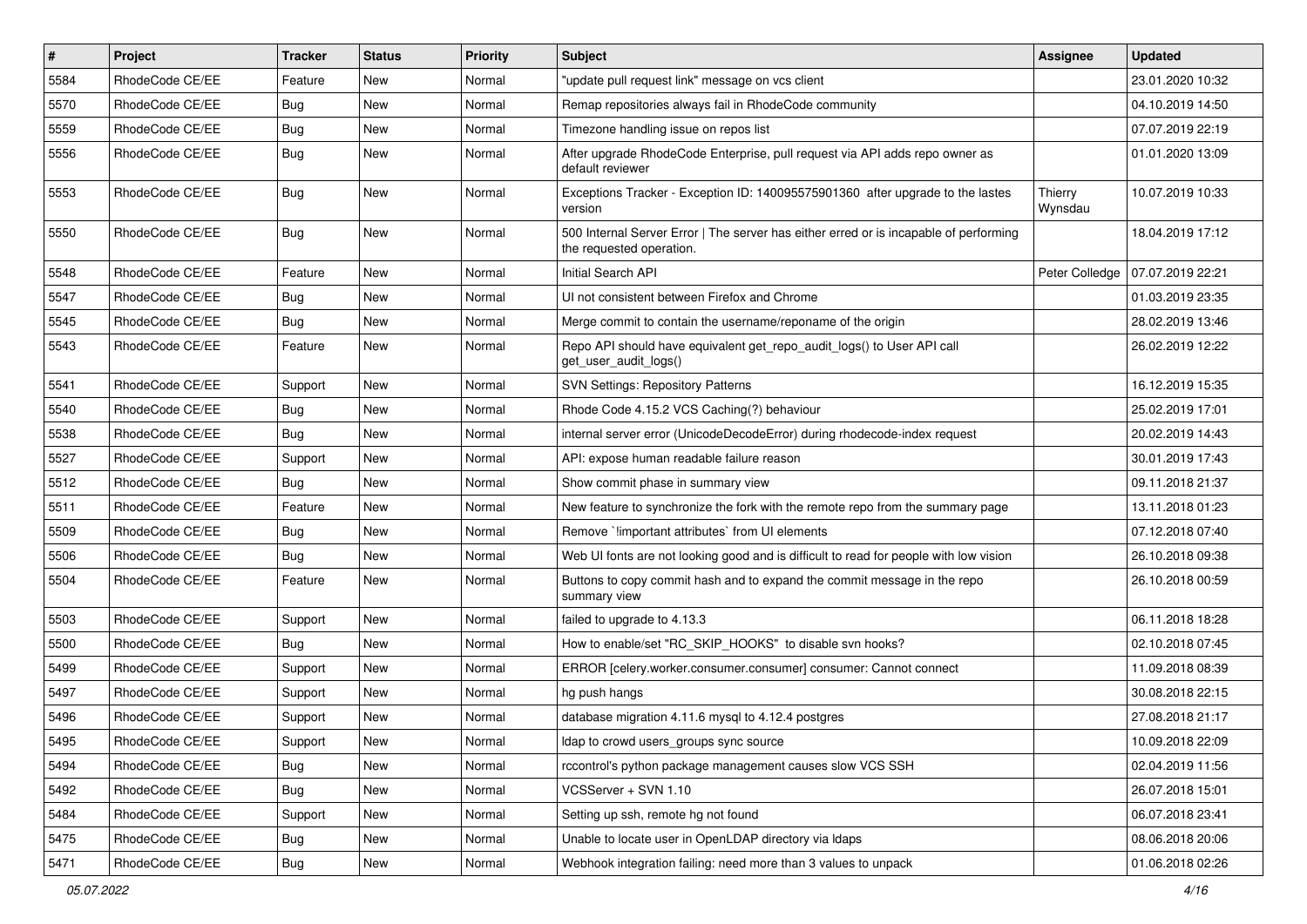| #    | Project         | <b>Tracker</b> | <b>Status</b> | <b>Priority</b> | Subject                                                                                                                                                                              | <b>Assignee</b>              | <b>Updated</b>   |
|------|-----------------|----------------|---------------|-----------------|--------------------------------------------------------------------------------------------------------------------------------------------------------------------------------------|------------------------------|------------------|
| 5468 | RhodeCode CE/EE | Support        | New           | Normal          | Check logic for updating last commit for repository groups                                                                                                                           |                              | 30.08.2018 09:47 |
| 5462 | RhodeCode CE/EE | Bug            | <b>New</b>    | Normal          | create_repo api fails with celery enabled                                                                                                                                            |                              | 10.07.2018 17:49 |
| 5410 | RhodeCode CE/EE | Bug            | New           | Normal          | After converting to CE, we get the following error when trying to view some repos in<br>the UI: "UnicodeDecodeError: 'ascii' codec can't decode byte" (full error in<br>Description) |                              | 25.01.2018 20:45 |
| 5406 | RhodeCode CE/EE | Bug            | <b>New</b>    | Normal          | <b>Installer Fails</b>                                                                                                                                                               |                              | 01.12.2017 11:52 |
| 5405 | RhodeCode CE/EE | Bug            | New           | Normal          | Add repository from UI leads to HTTP/404                                                                                                                                             |                              | 28.11.2017 11:39 |
| 5404 | RhodeCode CE/EE | Task           | <b>New</b>    | Normal          | Add an option to detach review rules when deleting an user                                                                                                                           |                              | 22.11.2017 11:23 |
| 5400 | RhodeCode CE/EE | Task           | <b>New</b>    | Normal          | User group - subgroup support                                                                                                                                                        |                              | 06.11.2017 22:00 |
| 5394 | RhodeCode CE/EE | Support        | <b>New</b>    | Normal          | SVN to Git / Mercurial Migration                                                                                                                                                     |                              | 03.10.2017 09:29 |
| 5382 | RhodeCode CE/EE | Feature        | New           | Normal          | Support for repository aliases                                                                                                                                                       | Marcin<br>Kuzminski<br>[CTO] | 04.09.2017 15:17 |
| 5371 | RhodeCode CE/EE | <b>Bug</b>     | New           | Normal          | Comment times in Pull Requests are off by 1 day                                                                                                                                      |                              | 10.04.2018 15:11 |
| 5278 | RhodeCode CE/EE | Feature        | <b>New</b>    | Normal          | Require support for git repositories of the form git://                                                                                                                              |                              | 13.04.2017 15:20 |
| 5273 | RhodeCode CE/EE | Feature        | <b>New</b>    | Normal          | Comment status                                                                                                                                                                       |                              | 07.04.2017 13:10 |
| 5271 | RhodeCode CE/EE | Feature        | New           | Normal          | Private comments                                                                                                                                                                     |                              | 07.04.2017 12:01 |
| 5270 | RhodeCode CE/EE | Task           | New           | Normal          | Comments updates                                                                                                                                                                     | Bartłomiej<br>Wołyńczyk      | 17.04.2018 21:51 |
| 5269 | RhodeCode CE/EE | Support        | <b>New</b>    | Normal          | Upgrade from RC EE 3.7.1 to RC EE 4.x                                                                                                                                                |                              | 29.06.2017 19:36 |
| 5257 | RhodeCode CE/EE | Bug            | <b>New</b>    | Normal          | Git repository with big binary file provokes error and strange behavior/memory leak<br>of RH.                                                                                        | Marcin<br>Kuzminski<br>[CTO] | 23.03.2017 22:02 |
| 5256 | RhodeCode CE/EE | Feature        | <b>New</b>    | Normal          | Last repository access time.                                                                                                                                                         |                              | 23.03.2017 16:34 |
| 5255 | RhodeCode CE/EE | Support        | New           | Normal          | I can't access issues created by me from mail                                                                                                                                        |                              | 04.04.2017 11:28 |
| 5227 | RhodeCode CE/EE | Bug            | New           | Normal          | 400 during a svn checkout, file with special chars                                                                                                                                   |                              | 23.02.2017 17:43 |
| 5218 | RhodeCode CE/EE | Bug            | New           | Normal          | 500 when forking repository, when using special chars in password.                                                                                                                   |                              | 19.02.2017 21:46 |
| 5200 | RhodeCode CE/EE | Task           | New           | Normal          | investigate search improvements                                                                                                                                                      |                              | 16.12.2019 16:04 |
| 4669 | RhodeCode CE/EE | Task           | <b>New</b>    | Normal          | disable pytest sugar on nix-build                                                                                                                                                    |                              | 01.12.2016 12:52 |
| 4312 | RhodeCode CE/EE | Task           | New           | Normal          | Storage location changes                                                                                                                                                             |                              | 11.07.2017 13:31 |
| 4303 | RhodeCode CE/EE | Support        | New           | Normal          | rhodecode instance                                                                                                                                                                   |                              | 08.11.2016 16:32 |
| 4301 | RhodeCode CE/EE | Feature        | <b>New</b>    | Normal          | [API] toggle force_password_reset in api for Idap users                                                                                                                              |                              | 28.10.2016 15:43 |
| 4299 | RhodeCode CE/EE | Task           | New           | Normal          | TEMPLATE repo groups                                                                                                                                                                 |                              | 22.09.2017 10:26 |
| 4290 | RhodeCode CE/EE | Task           | New           | Normal          | Allow to transplant the review status to merged commits                                                                                                                              |                              | 17.04.2018 21:50 |
| 4285 | RhodeCode CE/EE | Bug            | New           | Normal          | Intermittent error while trying to create or fork a repository                                                                                                                       |                              | 17.10.2016 22:42 |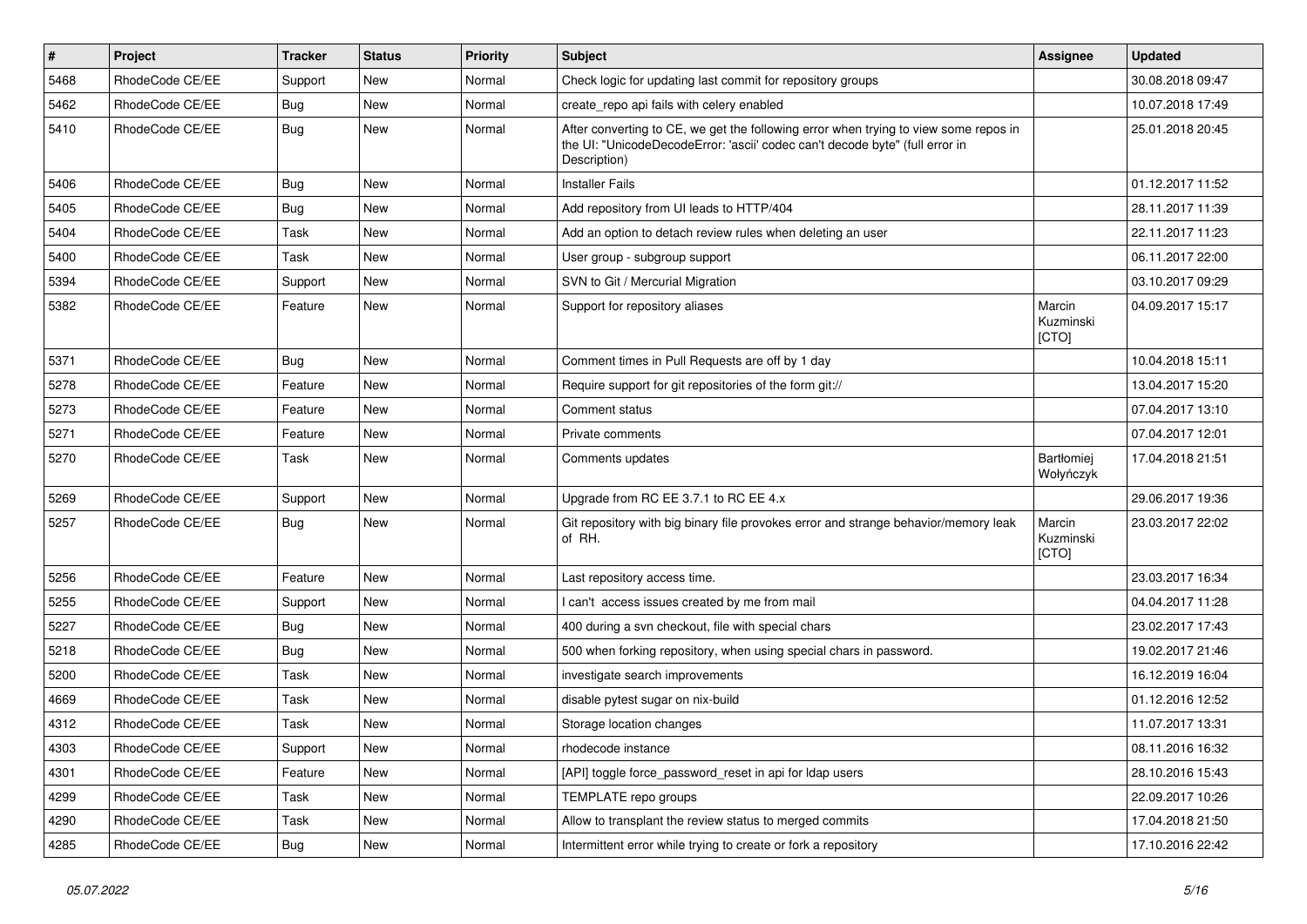| $\pmb{\#}$ | Project         | <b>Tracker</b> | <b>Status</b> | <b>Priority</b> | <b>Subject</b>                                                                               | <b>Assignee</b>              | <b>Updated</b>   |
|------------|-----------------|----------------|---------------|-----------------|----------------------------------------------------------------------------------------------|------------------------------|------------------|
| 4272       | RhodeCode CE/EE | Feature        | New           | Normal          | Better SPAM protection                                                                       |                              | 12.10.2016 11:14 |
| 4256       | RhodeCode CE/EE | Bug            | New           | Normal          | [ce, ee, ux] Source code highlight colors conflict with red/green inserted/deleted<br>blocks | Daniel D                     | 03.10.2016 05:00 |
| 4255       | RhodeCode CE/EE | Bug            | New           | Normal          | [translation, i18n] translation not being applied to integrations pages                      |                              | 30.09.2016 15:56 |
| 4252       | RhodeCode CE/EE | Support        | <b>New</b>    | Normal          | Backup & Recovery                                                                            |                              | 07.10.2016 19:47 |
| 4246       | RhodeCode CE/EE | Task           | New           | Normal          | [ce, ee, vcs, git] add tests for annotated git tags                                          | Daniel D                     | 13.02.2018 18:03 |
| 4234       | RhodeCode CE/EE | Task           | New           | Normal          | prepare and test RhodeCode VM image for AWS                                                  | <b>Marcin Lulek</b>          | 11.07.2017 13:32 |
| 4232       | RhodeCode CE/EE | Feature        | New           | Normal          | [ce, ee, pr, compare] redo diffs, support side by side diffs, html diffs                     | Daniel D                     | 25.10.2016 15:40 |
| 4226       | RhodeCode CE/EE | Feature        | New           | Normal          | [settings, system info] add VCS and Channelstream status to System Info                      |                              | 14.09.2016 16:45 |
| 4222       | RhodeCode CE/EE | Feature        | <b>New</b>    | Normal          | Configurable detection of READMEs                                                            |                              | 09.09.2016 10:05 |
| 4216       | RhodeCode CE/EE | Task           | New           | Normal          | [ux, renderers] implement consistent rendering for text fields                               |                              | 06.09.2016 11:46 |
| 4208       | RhodeCode CE/EE | Bug            | New           | Normal          | [ce, ee] test errors get hidden by error page                                                | Daniel D                     | 14.09.2016 12:00 |
| 4197       | RhodeCode CE/EE | Task           | New           | Normal          | [ce, ee] get list of users with their permissions to a repository                            | Daniel D                     | 22.09.2017 10:30 |
| 4191       | RhodeCode CE/EE | Feature        | New           | Normal          | Add custom Image logo option to header                                                       |                              | 22.08.2016 14:49 |
| 4190       | RhodeCode CE/EE | Bug            | <b>New</b>    | Normal          | [tests] fix or remove rst xss inline test                                                    |                              | 22.08.2016 12:15 |
| 4189       | RhodeCode CE/EE | Bug            | New           | Normal          | [tests, git] count of commit ids is different for git than hg when comparing remote          |                              | 22.08.2016 12:34 |
| 4188       | RhodeCode CE/EE | Bug            | New           | Normal          | [tests, svn] changeset tests produce different results for svn                               |                              | 22.08.2016 09:54 |
| 4182       | RhodeCode CE/EE | Feature        | New           | Normal          | add direct link from notification to corresponding PR                                        |                              | 19.08.2016 12:35 |
| 4179       | RhodeCode CE/EE | Task           | New           | Normal          | [ce, ee] refine perms summary list                                                           | Daniel D                     | 14.09.2016 12:09 |
| 4163       | RhodeCode CE/EE | Task           | New           | Normal          | [ce, ee] celery refactor + upgrade                                                           |                              | 15.08.2016 12:32 |
| 4157       | RhodeCode CE/EE | Feature        | New           | Normal          | [integrations] Integrate with industry standard SW development tools                         | Daniel D                     | 08.08.2016 12:55 |
| 4147       | RhodeCode CE/EE | Task           | New           | Normal          | [ce, ee, docs] Events documentation                                                          | Daniel D                     | 15.08.2016 12:33 |
| 4144       | RhodeCode CE/EE | Feature        | <b>New</b>    | Normal          | [ux] improve enable/disable of notifications                                                 |                              | 02.08.2016 17:19 |
| 4120       | RhodeCode CE/EE | Task           | New           | Normal          | [ce] replace get_repo_nodes api                                                              | Daniel D                     | 17.04.2018 21:49 |
| 4109       | RhodeCode CE/EE | Bug            | New           | Normal          | [files] The "switch to commit" widget is broken after using browser back button              |                              | 17.04.2018 21:50 |
| 4074       | RhodeCode CE/EE | Feature        | New           | Normal          | Edit review comment                                                                          | Bartłomiej<br>Wołyńczyk      | 17.04.2018 21:51 |
| 4051       | RhodeCode CE/EE | Task           | New           | Normal          | [ux, renderering] Consistent formatting on text fields.                                      |                              | 22.09.2017 10:27 |
| 4045       | RhodeCode CE/EE | Task           | New           | Normal          | File permissions                                                                             |                              | 17.04.2018 21:49 |
| 4000       | RhodeCode CE/EE | Feature        | <b>New</b>    | Normal          | Make compare more functional                                                                 | Marcin<br>Kuzminski<br>[CTO] | 18.11.2017 19:11 |
| 3980       | RhodeCode CE/EE | Feature        | <b>New</b>    | Normal          | Add CI engine                                                                                |                              | 05.06.2016 21:32 |
| 3979       | RhodeCode CE/EE | Feature        | New           | Normal          | Add kanban board                                                                             |                              | 05.06.2016 21:20 |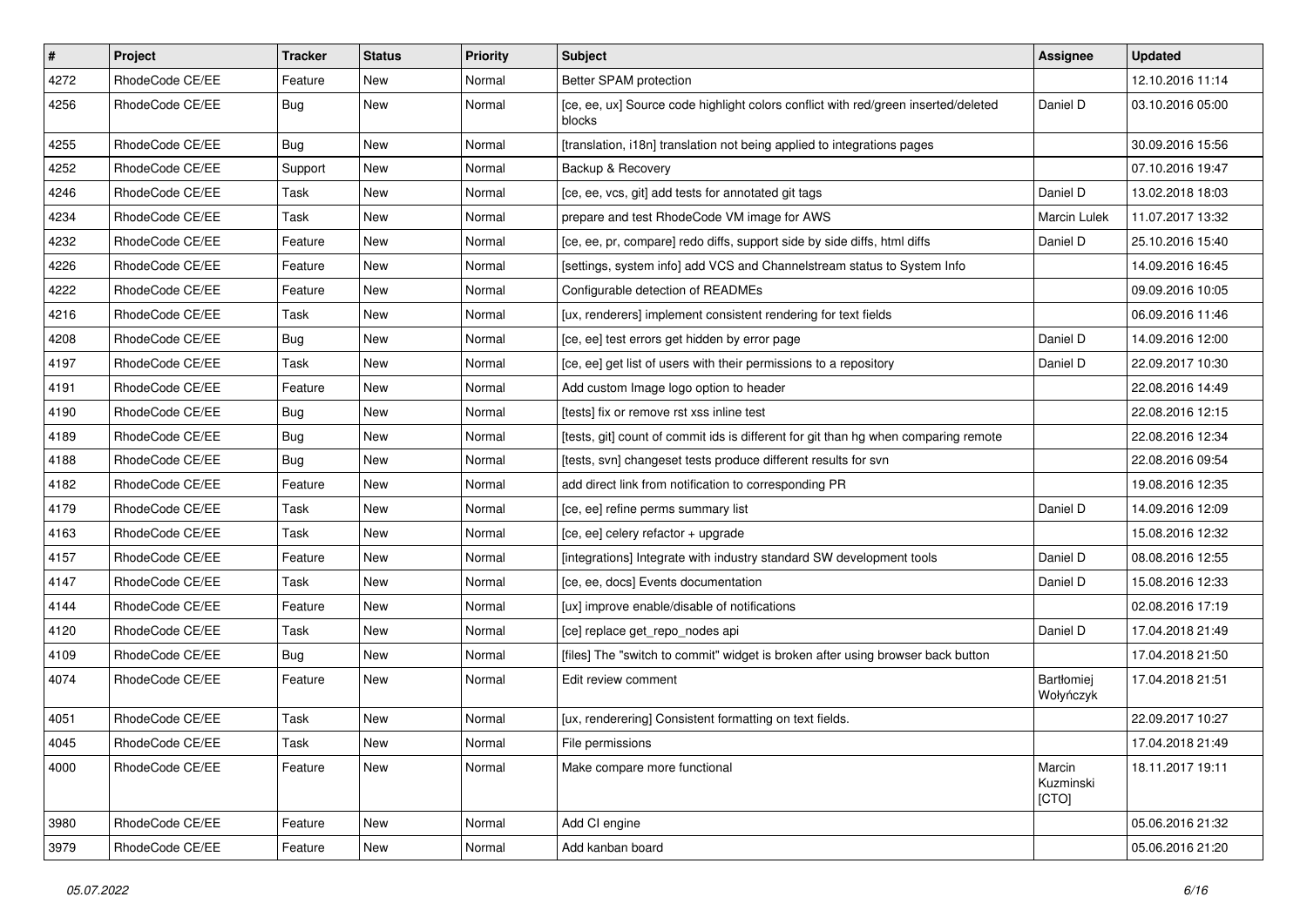| $\pmb{\#}$ | Project         | <b>Tracker</b> | <b>Status</b> | Priority | <b>Subject</b>                                                              | <b>Assignee</b>              | <b>Updated</b>   |
|------------|-----------------|----------------|---------------|----------|-----------------------------------------------------------------------------|------------------------------|------------------|
| 3978       | RhodeCode CE/EE | Feature        | New           | Normal   | Add bug tracker                                                             |                              | 05.06.2016 21:20 |
| 3977       | RhodeCode CE/EE | Feature        | <b>New</b>    | Normal   | Wiki                                                                        |                              | 05.06.2016 21:11 |
| 3963       | RhodeCode CE/EE | Bug            | New           | Normal   | [ce] Getting a newly added repo via remap/rescan via api gives no data      |                              | 27.05.2016 05:02 |
| 3956       | RhodeCode CE/EE | <b>Bug</b>     | New           | Normal   | [ce] - svn commit with all 'None' properties (author, message, etc.)        |                              | 23.05.2016 17:22 |
| 3939       | RhodeCode CE/EE | Bug            | <b>New</b>    | Normal   | [ux] changelog filter blank after going back in browser                     |                              | 18.05.2016 14:50 |
| 3923       | RhodeCode CE/EE | <b>Bug</b>     | New           | Normal   | odd exception on running internal-code                                      |                              | 09.08.2016 10:54 |
| 3922       | RhodeCode CE/EE | Bug            | New           | Normal   | svn backend returns different diff to git/hg backends                       |                              | 11.05.2016 14:29 |
| 3486       | RhodeCode CE/EE | Feature        | <b>New</b>    | Normal   | expose origin of permission in perm dict for users                          |                              | 06.06.2016 10:54 |
| 3484       | RhodeCode CE/EE | Task           | <b>New</b>    | Normal   | oauth: reduce required permissions for 3rd party                            |                              | 13.04.2016 12:33 |
| 3483       | RhodeCode CE/EE | Bug            | <b>New</b>    | Normal   | oauth: disable 3rd party registration if RhodeCode registration is disabled | Marcin<br>Kuzminski<br>[CTO] | 13.04.2016 12:13 |
| 3472       | RhodeCode CE/EE | Feature        | <b>New</b>    | Normal   | Expose unified hooks that can be used in SSH backend                        |                              | 14.04.2016 17:54 |
| 3460       | RhodeCode CE/EE | Feature        | New           | Normal   | [ux, frontend] hide "show more" button when there is nothing more to show   |                              | 11.04.2016 13:37 |
| 3455       | RhodeCode CE/EE | Feature        | New           | Normal   | [ux] commit message search should render entire commit message              |                              | 07.04.2016 17:50 |
| 3441       | RhodeCode CE/EE | Bug            | <b>New</b>    | Normal   | [ux] clicking on line in file view scrolls to that line                     |                              | 05.04.2016 13:35 |
| 3440       | RhodeCode CE/EE | Feature        | <b>New</b>    | Normal   | [design, ux] mock-up user interface for adding a branch/bookmark            |                              | 05.04.2016 09:21 |
| 3382       | RhodeCode CE/EE | Bug            | <b>New</b>    | Normal   | download superrepo with subrepos                                            |                              | 25.03.2016 01:30 |
| 3377       | RhodeCode CE/EE | Task           | New           | Normal   | extra fields types extensions                                               |                              | 24.03.2016 15:23 |
| 3376       | RhodeCode CE/EE | Task           | New           | Normal   | Repo action plugins                                                         |                              | 24.03.2016 15:21 |
| 3373       | RhodeCode CE/EE | Feature        | <b>New</b>    | Normal   | Allow to create Bookmarks and Branches from UI                              |                              | 05.04.2016 09:21 |
| 3362       | RhodeCode CE/EE | Task           | New           | Normal   | auth-plugins, indicate visually that plugin is turned on but NOT enabled    |                              | 22.03.2016 19:03 |
| 3351       | RhodeCode CE/EE | Bug            | New           | Normal   | Duplicate IP whitelist entry shows error flash                              |                              | 21.03.2016 15:54 |
| 3334       | RhodeCode CE/EE | Bug            | New           | Normal   | Attempt to edit .coveragerc through the online file editor                  |                              | 17.03.2016 13:49 |
| 3332       | RhodeCode CE/EE | Support        | <b>New</b>    | Normal   | LDAP settings page: Add button "test connection"                            |                              | 17.03.2016 10:23 |
| 3261       | RhodeCode CE/EE | Task           | <b>New</b>    | Normal   | mousetrap.js bump to latest 1.5.X version                                   |                              | 17.03.2016 12:52 |
| 3260       | RhodeCode CE/EE | Task           | New           | Normal   | api: expose get_repo_node method                                            |                              | 17.03.2016 12:56 |
| 3250       | RhodeCode CE/EE | Bug            | New           | Normal   | Posting a comment message is very slow !                                    |                              | 17.03.2016 12:57 |
| 3022       | RhodeCode CE/EE | <b>Bug</b>     | New           | Normal   | SVN support with repositories groups                                        |                              | 26.07.2016 18:25 |
| 2944       | RhodeCode CE/EE | Task           | New           | Normal   | Bump gunicorn to 19.4 version                                               |                              | 17.03.2016 12:58 |
| 2882       | RhodeCode CE/EE | Feature        | New           | Normal   | Bulk comment submit                                                         |                              | 17.03.2016 17:50 |
| 2844       | RhodeCode CE/EE | Task           | New           | Normal   | Update Bcrypt to a maintained version                                       |                              | 17.02.2018 20:37 |
| 1457       | RhodeCode CE/EE | Feature        | New           | Normal   | add allow permissions inheritance on repo groups                            |                              | 22.09.2017 10:27 |
| 148        | RhodeCode CE/EE | Feature        | New           | Normal   | [comments] Add per file and multiline comments in a changeset               |                              | 25.05.2016 10:20 |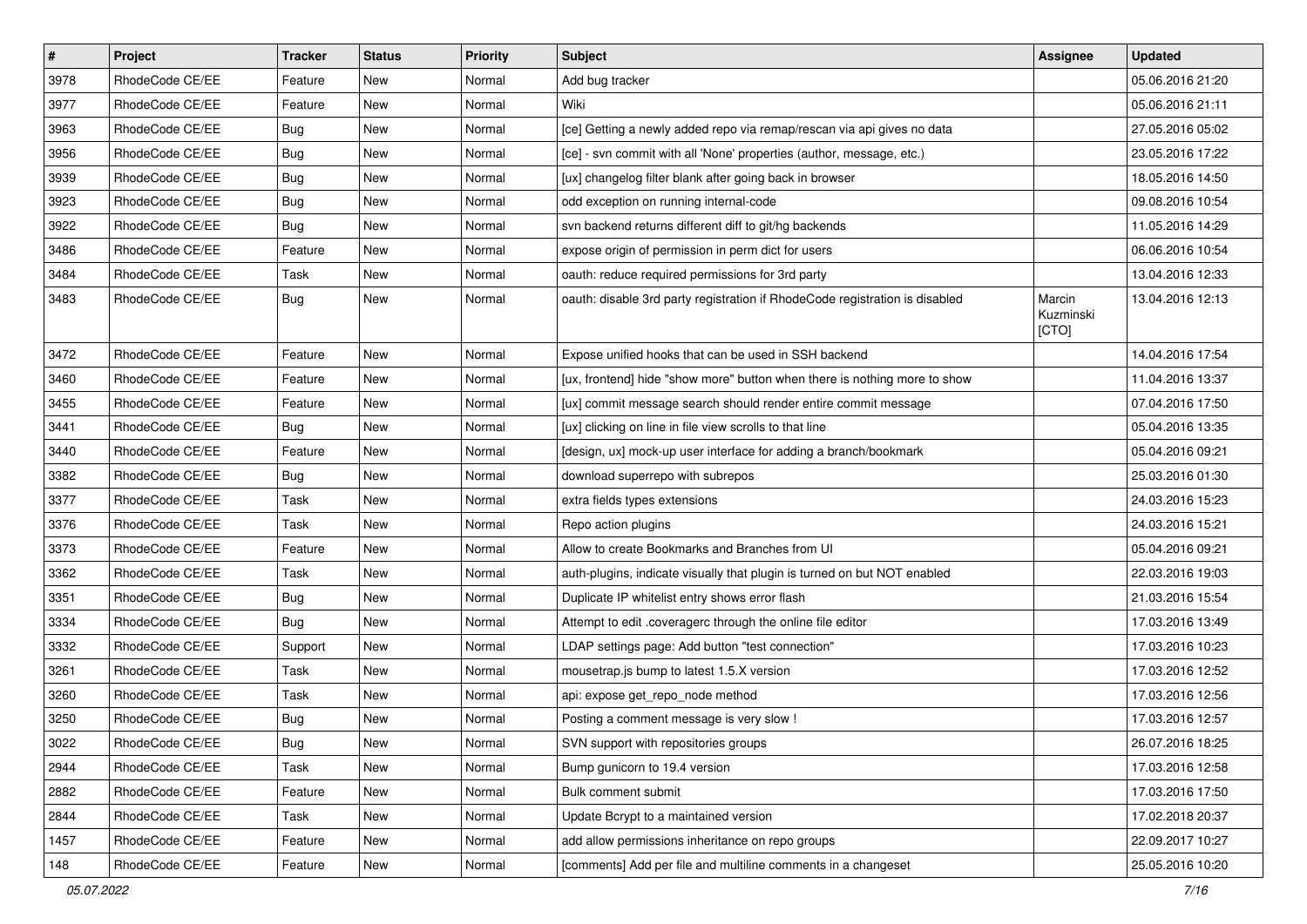| $\vert$ # | Project              | <b>Tracker</b> | <b>Status</b> | Priority | <b>Subject</b>                                                                                           | Assignee            | <b>Updated</b>   |
|-----------|----------------------|----------------|---------------|----------|----------------------------------------------------------------------------------------------------------|---------------------|------------------|
| 4071      | RhodeCode Appenlight | Feature        | New           | Normal   | Allow for easy out-out of assigned permissions                                                           |                     | 05.07.2016 10:14 |
| 4064      | RhodeCode Appenlight | Feature        | <b>New</b>    | Normal   | Create a multiple action feature for Reports and Logs lists                                              |                     | 30.06.2016 15:18 |
| 4063      | RhodeCode Appenlight | Feature        | New           | Normal   | add option to specify custom value in dashboard select                                                   |                     | 30.06.2016 15:17 |
| 4062      | RhodeCode Appenlight | Feature        | New           | Normal   | A way to see browser breakdown for an error                                                              |                     | 30.06.2016 15:16 |
| 4061      | RhodeCode Appenlight | Feature        | <b>New</b>    | Normal   | Timezone for applications                                                                                |                     | 30.06.2016 15:16 |
| 4060      | RhodeCode Appenlight | Feature        | New           | Normal   | Replayable requests                                                                                      |                     | 30.06.2016 15:15 |
| 4059      | RhodeCode Appenlight | Feature        | New           | Normal   | Server Monitoring                                                                                        |                     | 30.06.2016 15:15 |
| 4057      | RhodeCode Appenlight | Feature        | New           | Normal   | Negation option for search filter                                                                        |                     | 30.06.2016 15:12 |
| 4056      | RhodeCode Appenlight | Feature        | New           | Normal   | Optionally allow to filter graphs per machine in dashboard                                               |                     | 30.06.2016 15:12 |
| 4052      | RhodeCode Appenlight | Task           | New           | Normal   | release fixes                                                                                            | Marcin Lulek        | 29.06.2016 12:14 |
| 3994      | RhodeCode Appenlight | Bug            | New           | Normal   | during setup, user is given option to make admin account even if one does not exist                      |                     | 08.06.2016 12:44 |
| 3990      | RhodeCode Appenlight | Bug            | New           | Normal   | some dashboard builder buttons are up against fields                                                     |                     | 07.06.2016 12:01 |
| 3987      | RhodeCode Appenlight | Bug            | New           | Normal   | adjust footer so it's consistent with the website footer                                                 |                     | 15.06.2016 10:20 |
| 3986      | RhodeCode Appenlight | <b>Bug</b>     | New           | Normal   | table headers should be left aligned                                                                     |                     | 07.06.2016 11:53 |
| 5628      | Documentation        | <b>Bug</b>     | New           | Normal   | Problems with SSH Connection docs                                                                        |                     | 06.05.2022 21:14 |
| 5627      | Documentation        | Bug            | New           | Normal   | Immediate re-run of rhodecode-index throws warnings on some repos (and suggests<br>rebuild from scratch) |                     | 02.07.2020 19:41 |
| 5625      | Documentation        | Bug            | <b>New</b>    | Normal   | Feedback on RhodeCode Full-text search docs                                                              |                     | 02.07.2020 19:22 |
| 5591      | Documentation        | Support        | New           | Normal   | documentation typo                                                                                       |                     | 04.02.2020 19:43 |
| 5551      | Documentation        | Bug            | New           | Normal   | Mention LargeFile and LFS in the Backup page                                                             |                     | 21.04.2019 20:58 |
| 5529      | Documentation        | Support        | New           | Normal   | Documentation does not detail watched repositories                                                       |                     | 07.02.2019 00:16 |
| 5348      | Documentation        | <b>Bug</b>     | New           | Normal   | Uninstall documentaion missing some steps                                                                |                     | 06.07.2017 10:25 |
| 5347      | Documentation        | <b>Bug</b>     | New           | Normal   | Post Install steps should include Apache or Nginx setup.                                                 |                     | 06.07.2017 10:23 |
| 5248      | Documentation        | Bug            | New           | Normal   | Installation of rhodecode-tools                                                                          |                     | 16.03.2017 16:35 |
| 5237      | Documentation        | Support        | New           | Normal   | documentation for DR                                                                                     |                     | 06.03.2017 23:34 |
| 3093      | Documentation        | Task           | New           | Normal   | [API] - update hg/git update pr API. Auto updates PR on push                                             | <b>Brian Butler</b> | 01.07.2016 14:15 |
| 3092      | Documentation        | Task           | New           | Normal   | [RCE, ini] - doc available settings + check tender with Gemalto hacks                                    | <b>Brian Butler</b> | 01.07.2016 14:15 |
| 737       | Documentation        | Task           | New           | Normal   | What is an extra field and how do you add it?                                                            |                     | 01.07.2016 14:15 |
| 687       | Documentation        | Feature        | New           | Normal   | [Integraton ]- Elastic search integration                                                                | <b>Brian Butler</b> | 01.07.2016 14:15 |
| 682       | Documentation        | Task           | New           | Normal   | Error Msg guide                                                                                          | <b>Brian Butler</b> | 01.07.2016 14:15 |
| 659       | Documentation        | Feature        | New           | Normal   | Peer to Peer Failover                                                                                    | <b>Brian Butler</b> | 01.07.2016 14:15 |
| 5533      | RhodeCode Control    | Feature        | In Progress   | Normal   | Support busybox tar                                                                                      |                     | 09.02.2019 22:09 |
| 5316      | RhodeCode CE/EE      | Feature        | In Progress   | Normal   | UI should provide checkout URL for a SVN path                                                            |                     | 06.11.2017 21:59 |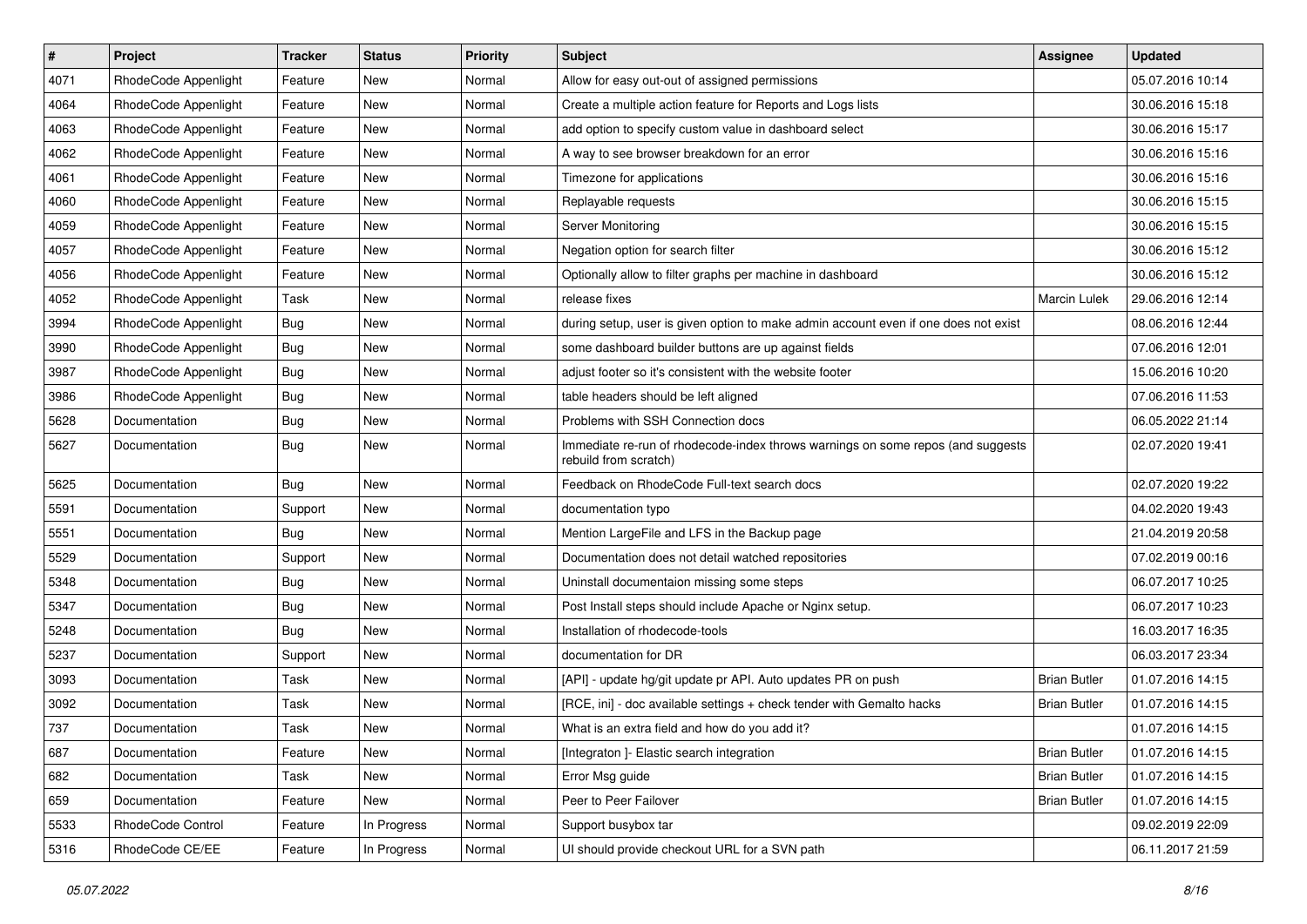| $\pmb{\#}$ | Project         | <b>Tracker</b> | <b>Status</b> | <b>Priority</b> | <b>Subject</b>                                                                                                                       | Assignee                     | <b>Updated</b>   |
|------------|-----------------|----------------|---------------|-----------------|--------------------------------------------------------------------------------------------------------------------------------------|------------------------------|------------------|
| 4193       | RhodeCode CE/EE | Feature        | In Progress   | Normal          | Improve Filter Functionality in the Change Log                                                                                       | Marcin<br>Kuzminski<br>[CTO] | 22.09.2017 10:25 |
| 4110       | RhodeCode CE/EE | Bug            | In Progress   | Normal          | [ce, ee] repos can be named _admin, _static                                                                                          | Daniel D                     | 20.07.2016 19:51 |
| 4035       | RhodeCode CE/EE | Bug            | In Progress   | Normal          | failed to create whoosh index                                                                                                        | Marcin<br>Kuzminski<br>[CTO] | 06.07.2016 00:04 |
| 3967       | RhodeCode CE/EE | Support        | In Progress   | Normal          | Server 500 error                                                                                                                     |                              | 11.08.2016 13:39 |
| 3504       | RhodeCode CE/EE | Task           | In Progress   | Normal          | [routing] Move static assets under a common prefix                                                                                   |                              | 19.07.2016 12:27 |
| 5669       | RhodeCode CE/EE | Bug            | Resolved      | Normal          | Mercurial commit messages doesn't show cyrillic symbols                                                                              |                              | 01.10.2021 10:39 |
| 5656       | RhodeCode CE/EE | <b>Bug</b>     | Resolved      | Normal          | Error for branch permission page                                                                                                     |                              | 30.04.2021 08:53 |
| 5655       | RhodeCode CE/EE | Bug            | Resolved      | Normal          | New public gist's id is always auto generated                                                                                        |                              | 01.07.2021 12:06 |
| 5652       | RhodeCode CE/EE | Bug            | Resolved      | Normal          | Pull Requests: when title and descriptions contains character [] {} and () index out of<br>bound when attempting to comment/approve. |                              | 30.04.2021 08:53 |
| 5651       | RhodeCode CE/EE | Bug            | Resolved      | Normal          | Pull requests can get stuck if the diff is too large (it was created by mistake but we<br>can't open it to delete it)                |                              | 30.04.2021 08:53 |
| 5642       | RhodeCode CE/EE | Feature        | Resolved      | Normal          | pull request version column in commit list                                                                                           |                              | 30.04.2021 08:53 |
| 5635       | RhodeCode CE/EE | Feature        | Resolved      | Normal          | Remember column sorted by of the "Pull Requests You Participate In" table                                                            |                              | 30.11.2020 22:30 |
| 5634       | RhodeCode CE/EE | Bug            | Resolved      | Normal          | Quick Search Toolbar bugs out if pull request contains unicode double quote<br>character "                                           |                              | 12.10.2020 23:13 |
| 5633       | RhodeCode CE/EE | Bug            | Resolved      | Normal          | Moderately large pull requests fail because inefficient use of reviewer_data_json<br>column in pull requests table                   |                              | 12.10.2020 23:13 |
| 5623       | RhodeCode CE/EE | Bug            | Resolved      | Normal          | Credentials for remote repository URL leaking in Repository Header                                                                   |                              | 22.07.2020 00:47 |
| 5620       | RhodeCode CE/EE | Bug            | Resolved      | Normal          | Regression of mail rendering in Thunderbird                                                                                          |                              | 15.06.2020 16:45 |
| 5619       | RhodeCode CE/EE | Bug            | Resolved      | Normal          | Setting Landing Commit to SVN Trunk results in Files tab hitting a 404                                                               |                              | 04.06.2020 23:51 |
| 5615       | RhodeCode CE/EE | Feature        | Resolved      | Normal          | Misleading message in PR diff view "File was deleted in this version"                                                                | Daniel D                     | 23.04.2020 17:40 |
| 5614       | RhodeCode CE/EE | Feature        | Resolved      | Normal          | Show context function name in hg diffs                                                                                               |                              | 23.04.2020 13:43 |
| 5611       | RhodeCode CE/EE | Feature        | Resolved      | Normal          | Add information "is the pull request up to date?" in the PR page                                                                     |                              | 03.10.2021 23:24 |
| 5610       | RhodeCode CE/EE | Bug            | Resolved      | Normal          | Files navigation looses the at= <name> marker</name>                                                                                 | Daniel D                     | 03.10.2021 23:23 |
| 5609       | RhodeCode CE/EE | Support        | Resolved      | Normal          | Change git diff algorithm                                                                                                            |                              | 31.03.2020 22:08 |
| 5605       | RhodeCode CE/EE | <b>Bug</b>     | Resolved      | Normal          | Cannot set subversion compatibility to 1.10                                                                                          |                              | 30.03.2020 17:27 |
| 5603       | RhodeCode CE/EE | Feature        | Resolved      | Normal          | Code search - highlight matching search terms                                                                                        |                              | 30.03.2020 11:16 |
| 5602       | RhodeCode CE/EE | Feature        | Resolved      | Normal          | Copy full path only copies partial                                                                                                   | Daniel D                     | 30.03.2020 16:04 |
| 5601       | RhodeCode CE/EE | Feature        | Resolved      | Normal          | Default navigation should be by branch name not commit id                                                                            |                              | 04.06.2020 23:51 |
| 5599       | RhodeCode CE/EE | Bug            | Resolved      | Normal          | SVN navigation to trunk fails                                                                                                        | Daniel D                     | 04.04.2020 11:21 |
| 5596       | RhodeCode CE/EE | <b>Bug</b>     | Resolved      | Normal          | Pull Request duplicated after description edit                                                                                       |                              | 14.04.2020 13:28 |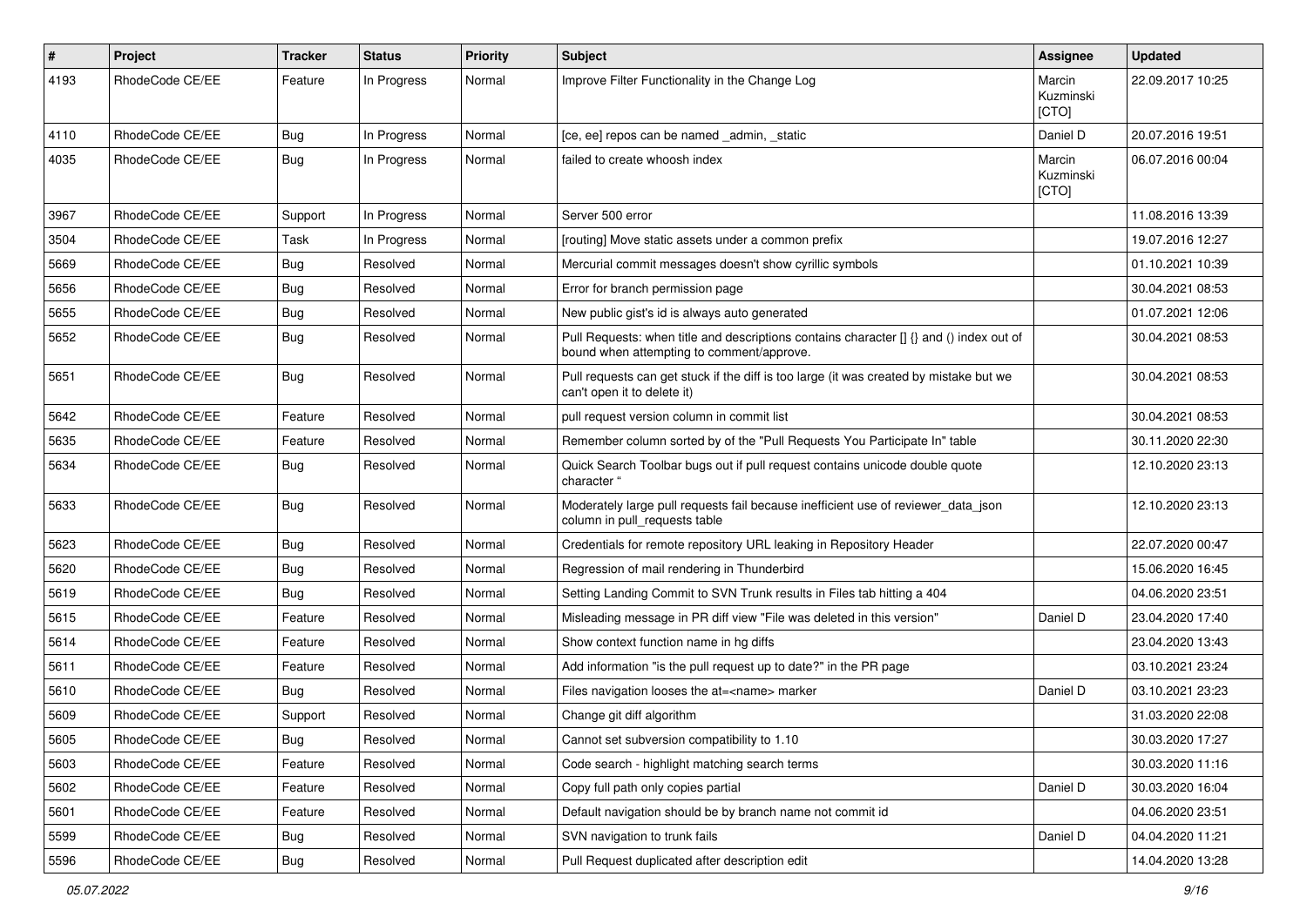| $\pmb{\#}$ | <b>Project</b>  | <b>Tracker</b> | <b>Status</b> | <b>Priority</b> | <b>Subject</b>                                                                                                                    | Assignee            | <b>Updated</b>   |
|------------|-----------------|----------------|---------------|-----------------|-----------------------------------------------------------------------------------------------------------------------------------|---------------------|------------------|
| 5594       | RhodeCode CE/EE | <b>Bug</b>     | Resolved      | Normal          | Credentials in Repository Settings for Pull requests are exposed                                                                  |                     | 28.05.2020 20:25 |
| 5587       | RhodeCode CE/EE | Bug            | Resolved      | Normal          | Broken metatags in 4.18.1                                                                                                         | <b>Marcin Lulek</b> | 29.01.2020 11:46 |
| 5585       | RhodeCode CE/EE | Feature        | Resolved      | Normal          | Minimize downtime on rccontrol upgrade                                                                                            |                     | 27.03.2020 09:45 |
| 5583       | RhodeCode CE/EE | Feature        | Resolved      | Normal          | rcextensions hook for pull request comment                                                                                        |                     | 23.04.2020 13:42 |
| 5581       | RhodeCode CE/EE | Feature        | Resolved      | Normal          | expose `send_email` option in the HTTP API, for `comment_commit` and<br>`comment_pull_request`                                    | Daniel D            | 29.01.2020 11:46 |
| 5579       | RhodeCode CE/EE | Bug            | Resolved      | Normal          | JS bug when a commit message can be parsed as a number                                                                            | Daniel D            | 20.01.2020 10:04 |
| 5574       | RhodeCode CE/EE | Feature        | Resolved      | Normal          | hg: Information for external hooks                                                                                                |                     | 30.07.2020 15:40 |
| 5573       | RhodeCode CE/EE | <b>Bug</b>     | Resolved      | Normal          | Wrong notification Base Url for Email-Integrations                                                                                |                     | 16.01.2020 08:53 |
| 5571       | RhodeCode CE/EE | Bug            | Resolved      | Normal          | redmine does not work with firefox any more                                                                                       |                     | 25.10.2019 12:38 |
| 5569       | RhodeCode CE/EE | Bug            | Resolved      | Normal          | SshWrapper error                                                                                                                  |                     | 21.01.2020 02:02 |
| 5561       | RhodeCode CE/EE | <b>Bug</b>     | Resolved      | Normal          | PR diff doesn't update when target changes                                                                                        |                     | 21.05.2020 11:53 |
| 5557       | RhodeCode CE/EE | Bug            | Resolved      | Normal          | Consider removing slashes from the RSS feed names                                                                                 |                     | 31.10.2019 19:54 |
| 5555       | RhodeCode CE/EE | Bug            | Resolved      | Normal          | Making Repository Public does not update the Default User Permissions                                                             |                     | 28.05.2020 20:26 |
| 5554       | RhodeCode CE/EE | Support        | Resolved      | Normal          | How to increase number of commits shown in pagination on dashboard and<br>changelog                                               |                     | 21.01.2020 02:08 |
| 5546       | RhodeCode CE/EE | Support        | Resolved      | Normal          | experiments with mercurial 4.9                                                                                                    |                     | 26.03.2019 09:23 |
| 5544       | RhodeCode CE/EE | Support        | Resolved      | Normal          | Use of authentication token with LDAP account results in account lockout when max<br>bad password attempts are configured in LDAP |                     | 27.02.2019 10:09 |
| 5537       | RhodeCode CE/EE | Task           | Resolved      | Normal          | Add owner to create pull request API                                                                                              |                     | 28.02.2019 13:52 |
| 5530       | RhodeCode CE/EE | Bug            | Resolved      | Normal          | Email integration has incorrect url                                                                                               |                     | 09.02.2019 10:33 |
| 5521       | RhodeCode CE/EE | Bug            | Resolved      | Normal          | Proxing SVN http requests does not work when using prefix for rhodecode.                                                          |                     | 28.02.2019 13:52 |
| 5520       | RhodeCode CE/EE | Feature        | Resolved      | Normal          | Show the head commits shas when the merge is prevented due to multiple heads                                                      |                     | 28.02.2019 13:52 |
| 5518       | RhodeCode CE/EE | <b>Bug</b>     | Resolved      | Normal          | Zero-sized files in /rhodecode/config/rcextensions/examples                                                                       |                     | 21.01.2020 02:18 |
| 5515       | RhodeCode CE/EE | <b>Bug</b>     | Resolved      | Normal          | PR default reviewer is incorrect                                                                                                  |                     | 28.02.2019 13:52 |
| 5507       | RhodeCode CE/EE | Bug            | Resolved      | Normal          | Markdown rendering needs improvement                                                                                              |                     | 15.08.2019 15:40 |
| 5505       | RhodeCode CE/EE | <b>Bug</b>     | Resolved      | Normal          | Notification emails from RhodeCode is garbled in Outlook 2016 web client                                                          |                     | 07.12.2018 09:49 |
| 5490       | RhodeCode CE/EE | <b>Bug</b>     | Resolved      | Normal          | Changes to repo group permissions via API are not audit logged                                                                    |                     | 28.02.2019 13:52 |
| 5482       | RhodeCode CE/EE | Bug            | Resolved      | Normal          | Changing a repo's 'Remote pull uri' in its Settings fails with 'No repo type specified'                                           |                     | 31.10.2018 08:37 |
| 5469       | RhodeCode CE/EE | Feature        | Resolved      | Normal          | elastisearch > 2.x not supported ?                                                                                                |                     | 21.01.2020 02:19 |
| 5461       | RhodeCode CE/EE | Bug            | Resolved      | Normal          | Changes to user group permissions via API are not audit logged                                                                    |                     | 30.08.2018 09:47 |
| 5457       | RhodeCode CE/EE | Bug            | Resolved      | Normal          | Internal server error on full-text search settings page with Elasticsearch                                                        |                     | 16.04.2018 09:08 |
| 5444       | RhodeCode CE/EE | Bug            | Resolved      | Normal          | Error while creating a pull request on a Mercurial repository                                                                     |                     | 17.04.2018 22:29 |
| 5412       | RhodeCode CE/EE | <b>Bug</b>     | Resolved      | Normal          | Webhook for "pullrequest commented" event returns incomplete data                                                                 |                     | 27.02.2018 18:00 |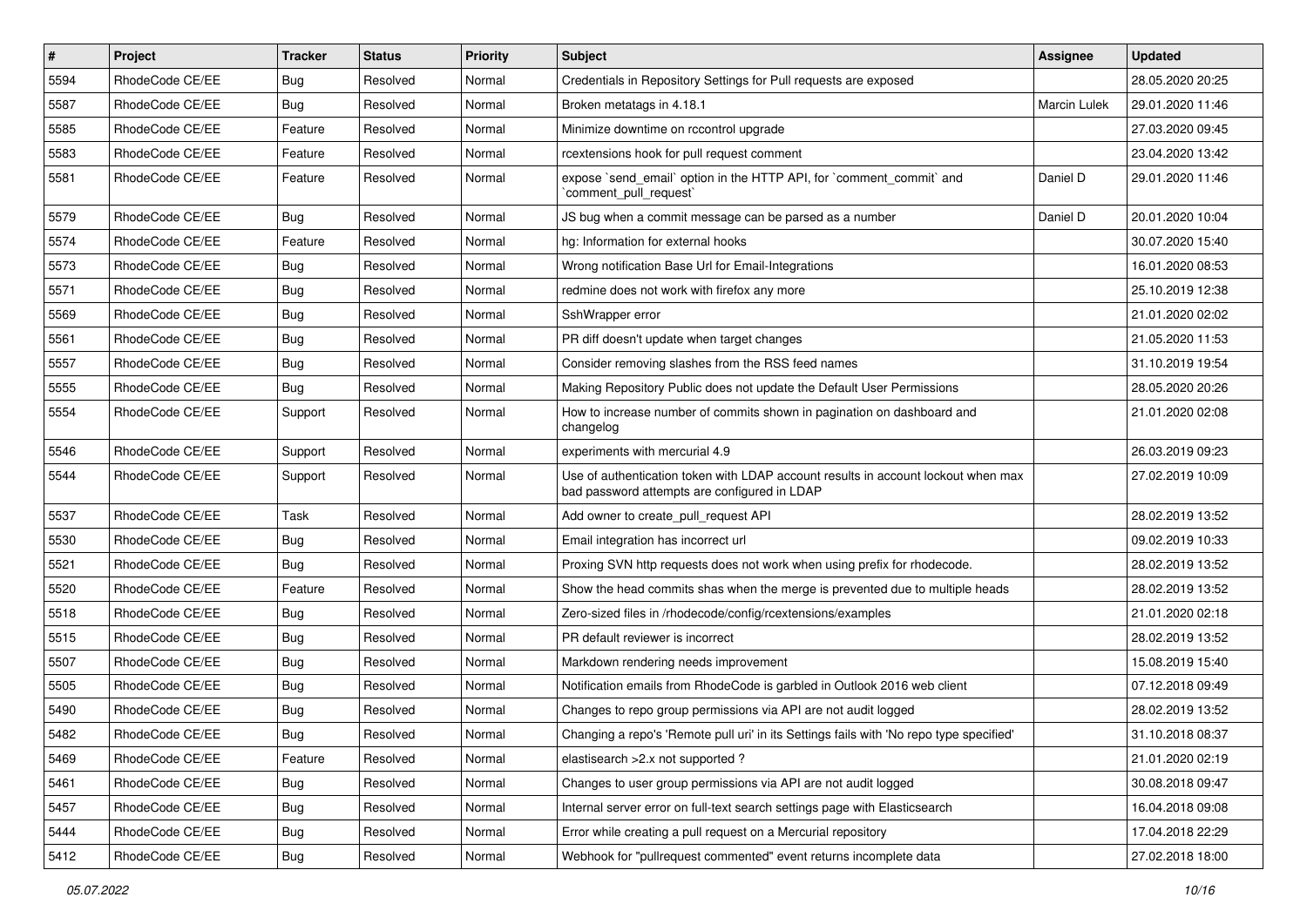| $\pmb{\#}$ | Project         | <b>Tracker</b> | <b>Status</b> | Priority | Subject                                                                                  | Assignee                     | <b>Updated</b>   |
|------------|-----------------|----------------|---------------|----------|------------------------------------------------------------------------------------------|------------------------------|------------------|
| 5396       | RhodeCode CE/EE | Feature        | Resolved      | Normal   | Merge state with shadow repo should be created during pull request                       |                              | 12.10.2017 21:57 |
| 5395       | RhodeCode CE/EE | Support        | Resolved      | Normal   | Svn protocols and performance                                                            |                              | 04.04.2019 18:08 |
| 5386       | RhodeCode CE/EE | Task           | Resolved      | Normal   | Increase security for Email Change                                                       | Marcin<br>Kuzminski<br>[CTO] | 17.02.2018 17:29 |
| 5381       | RhodeCode CE/EE | Bug            | Resolved      | Normal   | Email integration changeset links invalid                                                |                              | 06.09.2017 12:29 |
| 5380       | RhodeCode CE/EE | <b>Bug</b>     | Resolved      | Normal   | repo commits pageintion error                                                            |                              | 06.09.2017 19:16 |
| 5379       | RhodeCode CE/EE | Bug            | Resolved      | Normal   | Journal RSS feed errors                                                                  |                              | 01.09.2017 16:40 |
| 5376       | RhodeCode CE/EE | Bug            | Resolved      | Normal   | error: pretxnchangegroup.acl hook failed: acl: user "" denied on branch "default"        |                              | 16.08.2017 19:45 |
| 5375       | RhodeCode CE/EE | Support        | Resolved      | Normal   | How do I configure "Go to" to just search repository names?                              |                              | 16.08.2017 18:00 |
| 5368       | RhodeCode CE/EE | Feature        | Resolved      | Normal   | Mercurial: Close branch before merging it                                                | Mathieu Cantin               | 21.01.2020 02:11 |
| 5343       | RhodeCode CE/EE | Task           | Resolved      | Normal   | SSH key management and SSH support                                                       |                              | 18.08.2017 23:50 |
| 5337       | RhodeCode CE/EE | Bug            | Resolved      | Normal   | Possible memory leak after few Git Pull Requests                                         |                              | 08.08.2017 13:08 |
| 5326       | RhodeCode CE/EE | Task           | Resolved      | Normal   | Public usergroup profile                                                                 | Bartłomiej<br>Wołyńczyk      | 22.02.2018 15:44 |
| 5321       | RhodeCode CE/EE | Feature        | Resolved      | Normal   | Audit logs                                                                               |                              | 21.06.2017 12:49 |
| 5304       | RhodeCode CE/EE | Bug            | Resolved      | Normal   | Email template not correct                                                               |                              | 31.10.2018 08:36 |
| 5297       | RhodeCode CE/EE | Bug            | Resolved      | Normal   | Locale fails on a SuSE system                                                            |                              | 31.10.2018 08:36 |
| 5277       | RhodeCode CE/EE | Bug            | Resolved      | Normal   | table id=user_list_table - Ajax error                                                    |                              | 13.04.2017 01:04 |
| 5272       | RhodeCode CE/EE | Feature        | Resolved      | Normal   | Pull Request checklist                                                                   |                              | 21.01.2020 02:09 |
| 5266       | RhodeCode CE/EE | Bug            | Resolved      | Normal   | Validate if changes in target branches get's propagated on Pull request updates          |                              | 05.04.2017 18:10 |
| 5265       | RhodeCode CE/EE | Task           | Resolved      | Normal   | Enable phases support                                                                    |                              | 11.05.2017 11:10 |
| 5259       | RhodeCode CE/EE | Bug            | Resolved      | Normal   | user-journal storage changes                                                             |                              | 12.04.2017 00:04 |
| 5235       | RhodeCode CE/EE | Task           | Resolved      | Normal   | relative image support                                                                   |                              | 10.03.2017 23:37 |
| 5229       | RhodeCode CE/EE | Task           | Resolved      | Normal   | add support for https://clipboardjs.com/                                                 |                              | 21.01.2020 02:19 |
| 5225       | RhodeCode CE/EE | Task           | Resolved      | Normal   | add tag of author/contribitor to comments                                                |                              | 11.05.2017 11:10 |
| 5221       | RhodeCode CE/EE | Task           | Resolved      | Normal   | Missing comment type in emails                                                           |                              | 19.02.2017 21:46 |
| 5213       | RhodeCode CE/EE | Bug            | Resolved      | Normal   | Fixing Apache Proxy timeout issues                                                       |                              | 14.02.2017 09:44 |
| 5210       | RhodeCode CE/EE | Bug            | Resolved      | Normal   | webook problems                                                                          |                              | 13.02.2017 19:43 |
| 5203       | RhodeCode CE/EE | Task           | Resolved      | Normal   | optimise large repos speed                                                               |                              | 08.09.2017 16:10 |
| 5202       | RhodeCode CE/EE | Task           | Resolved      | Normal   | run git gc and git repack on GIT repos when we have a scheduler via celery in<br>pyramid |                              | 04.12.2017 20:49 |
| 5201       | RhodeCode CE/EE | Task           | Resolved      | Normal   | API: implement describe-methods                                                          |                              | 13.02.2017 15:57 |
| 5198       | RhodeCode CE/EE | Task           | Resolved      | Normal   | remove pyro4 from enterprise                                                             |                              | 07.02.2017 19:28 |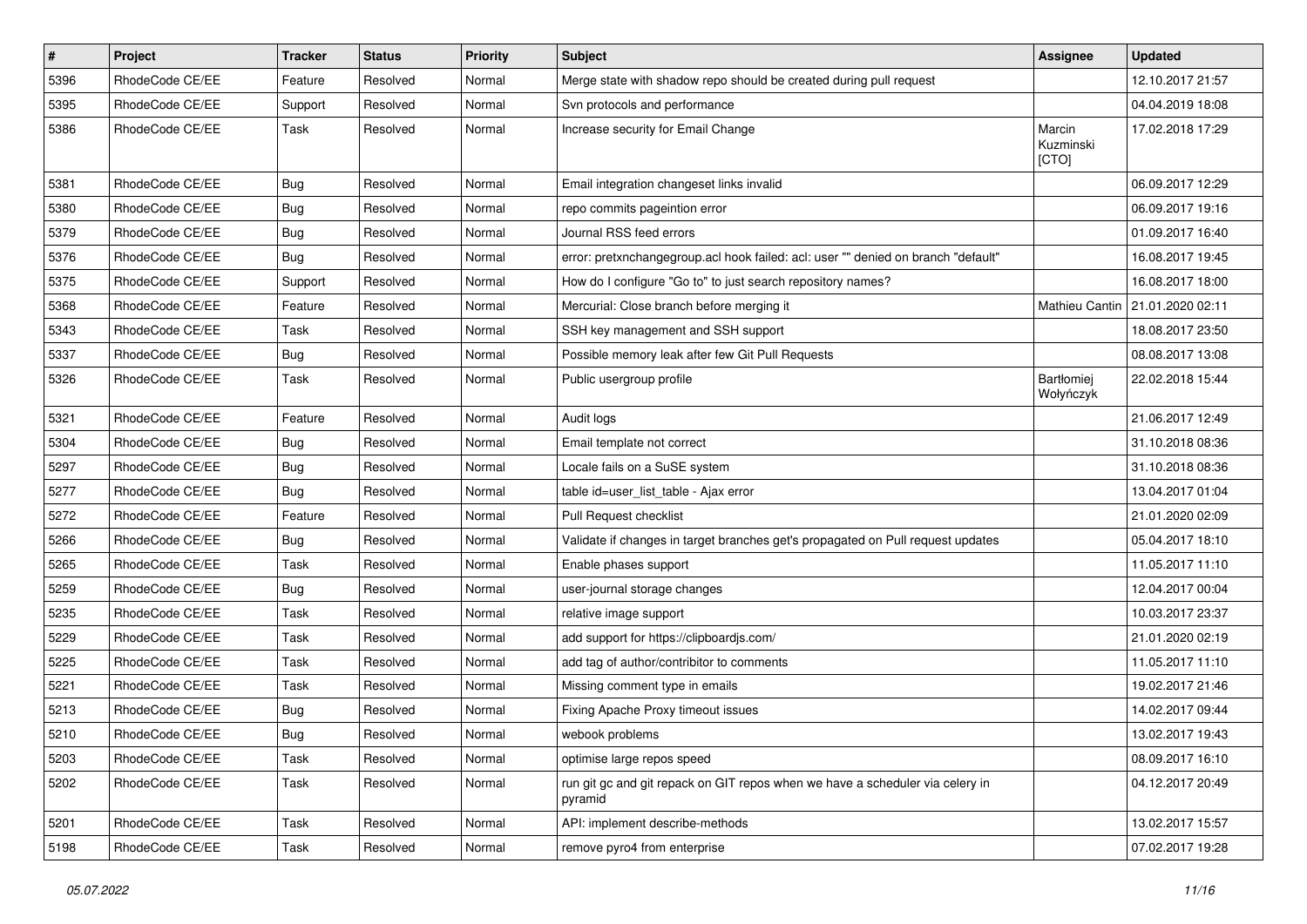| $\vert$ # | <b>Project</b>  | <b>Tracker</b> | <b>Status</b> | <b>Priority</b> | <b>Subject</b>                                                                                                       | Assignee                     | <b>Updated</b>   |
|-----------|-----------------|----------------|---------------|-----------------|----------------------------------------------------------------------------------------------------------------------|------------------------------|------------------|
| 5187      | RhodeCode CE/EE | Feature        | Resolved      | Normal          | changelog dynamic loading of commits                                                                                 |                              | 12.06.2018 12:31 |
| 5184      | RhodeCode CE/EE | Task           | Resolved      | Normal          | bump pyramid to 1.7.X                                                                                                |                              | 06.02.2017 21:50 |
| 5164      | RhodeCode CE/EE | Bug            | Resolved      | Normal          | non-web calls are leaking session objects                                                                            |                              | 13.01.2017 01:30 |
| 5150      | RhodeCode CE/EE | Task           | Resolved      | Normal          | Password reset promts in my account should be hidden in accounts that are not of<br>type rhodecode                   | Marcin<br>Kuzminski<br>[CTO] | 02.01.2017 16:34 |
| 4678      | RhodeCode CE/EE | Task           | Resolved      | Normal          | Release 4.5.2                                                                                                        |                              | 19.12.2016 17:32 |
| 4676      | RhodeCode CE/EE | Bug            | Resolved      | Normal          | Some admin passwords can make installation fail                                                                      |                              | 16.12.2016 16:16 |
| 4675      | RhodeCode CE/EE | Bug            | Resolved      | Normal          | Disk free inodes are displayed incorrectly                                                                           |                              | 13.12.2016 22:41 |
| 4670      | RhodeCode CE/EE | Task           | Resolved      | Normal          | Release 4.5.1                                                                                                        | Marcin<br>Kuzminski<br>[CTO] | 06.12.2016 21:13 |
| 4666      | RhodeCode CE/EE | Task           | Resolved      | Normal          | Bump git and mercurial to latest versions                                                                            |                              | 02.12.2016 19:01 |
| 4311      | RhodeCode CE/EE | Task           | Resolved      | Normal          | Diffs feedback                                                                                                       | Daniel D                     | 26.11.2016 14:10 |
| 4306      | RhodeCode CE/EE | Bug            | Resolved      | Normal          | Issue to push file with character # on a SVN                                                                         |                              | 03.04.2017 16:44 |
| 4305      | RhodeCode CE/EE | Task           | Resolved      | Normal          | Meta-tagging could be excluded from limit                                                                            |                              | 09.11.2016 19:27 |
| 4297      | RhodeCode CE/EE | Task           | Resolved      | Normal          | redo the my-pull-requests page to use the datagrid                                                                   | Marcin<br>Kuzminski<br>[CTO] | 01.11.2016 09:31 |
| 4296      | RhodeCode CE/EE | Bug            | Resolved      | Normal          | [ee] Can not create pull requests with reviewers.                                                                    | Daniel D                     | 07.11.2016 21:17 |
| 4288      | RhodeCode CE/EE | Task           | Resolved      | Normal          | [ce, ee] unify controllers that use diffs                                                                            | Daniel D                     | 02.08.2017 11:41 |
| 4283      | RhodeCode CE/EE | Task           | Resolved      | Normal          | bump whoosh to 2.7.4 release                                                                                         |                              | 13.12.2016 21:08 |
| 4282      | RhodeCode CE/EE | Task           | Resolved      | Normal          | Add inode limit together with disk usage                                                                             | Marcin<br>Kuzminski<br>[CTO] | 19.10.2016 12:18 |
| 4281      | RhodeCode CE/EE | Task           | Resolved      | Normal          | Fix docs on To `increase database performance`                                                                       | Marcin<br>Kuzminski<br>[CTO] | 18.10.2016 16:39 |
| 4279      | RhodeCode CE/EE | Bug            | Resolved      | Normal          | re-captcha validation is broken                                                                                      | Martin<br>Bornhold           | 26.10.2016 22:27 |
| 4278      | RhodeCode CE/EE | Bug            | Resolved      | Normal          | [admin] Clicking the save button in admin -> settings -> issue tracker leads to<br>exception if no patterns entered. | Daniel D                     | 18.10.2016 13:38 |
| 4277      | RhodeCode CE/EE | <b>Bug</b>     | Resolved      | Normal          | [frontend] System info page does not work correctly in safari.                                                       | Martin<br>Bornhold           | 04.11.2016 12:08 |
| 4276      | RhodeCode CE/EE | <b>Bug</b>     | Resolved      | Normal          | System info page uses mercurial/git versions from RhodeCode instead of VCSServer                                     | Marcin<br>Kuzminski<br>[CTO] | 14.11.2016 21:19 |
| 4274      | RhodeCode CE/EE | <b>Bug</b>     | Resolved      | Normal          | 500 error when push big objects                                                                                      |                              | 13.02.2017 19:53 |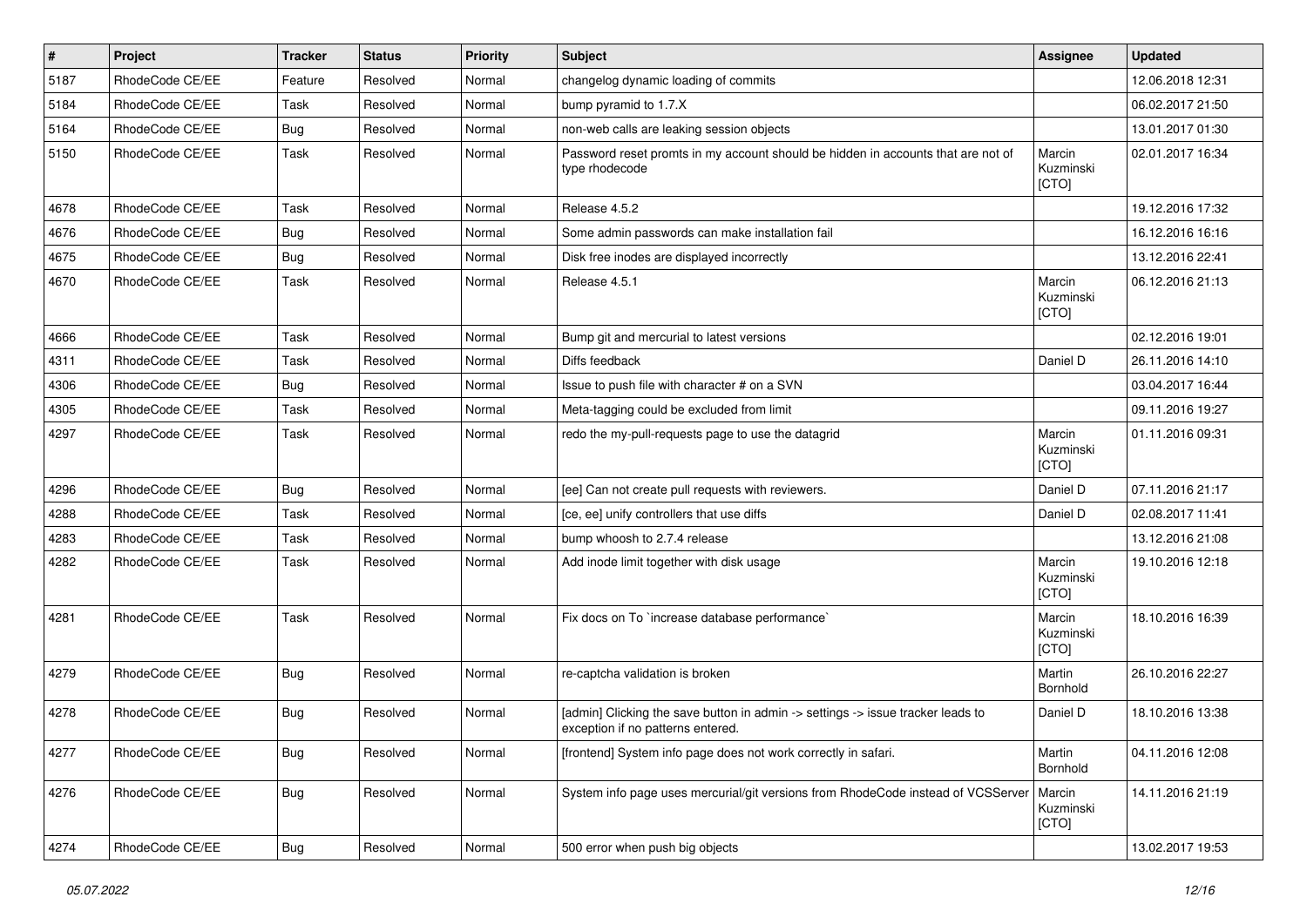| $\vert$ # | <b>Project</b>  | <b>Tracker</b> | <b>Status</b> | <b>Priority</b> | <b>Subject</b>                                                                                       | Assignee                     | <b>Updated</b>   |
|-----------|-----------------|----------------|---------------|-----------------|------------------------------------------------------------------------------------------------------|------------------------------|------------------|
| 4271      | RhodeCode CE/EE | Bug            | Resolved      | Normal          | Browsing new repository groups via SVN issue                                                         | Martin<br>Bornhold           | 19.10.2016 11:11 |
| 4269      | RhodeCode CE/EE | Support        | Resolved      | Normal          | Allow flash messages to be permanently surpressed                                                    | Marcin Lulek                 | 14.10.2016 12:46 |
| 4267      | RhodeCode CE/EE | Feature        | Resolved      | Normal          | [ce, ee] jira tracker integration wildcard project key support                                       | Daniel D                     | 10.10.2016 20:13 |
| 4266      | RhodeCode CE/EE | Bug            | Resolved      | Normal          | Error 500 on integrations page after setting up Webhook                                              |                              | 17.10.2016 15:35 |
| 4254      | RhodeCode CE/EE | Bug            | Resolved      | Normal          | [frontend] 500 Internal Server Error with i18n-ed pages                                              | Lisa Quatmann                | 30.09.2016 14:38 |
| 4250      | RhodeCode CE/EE | Bug            | Resolved      | Normal          | Adding a reviewer into existing PR doesn't set a reason.                                             | Marcin<br>Kuzminski<br>[CTO] | 07.10.2016 20:05 |
| 4247      | RhodeCode CE/EE | Bug            | Resolved      | Normal          | [vcs] Using current time as timestamp during archive creating leads to changing<br>hashes            | Martin<br>Bornhold           | 28.09.2016 12:07 |
| 4245      | RhodeCode CE/EE | Task           | Resolved      | Normal          | Convert control command to use http mode by default                                                  | Marcin<br>Kuzminski<br>[CTO] | 14.10.2016 16:13 |
| 4244      | RhodeCode CE/EE | Support        | Resolved      | Normal          | mod day syn template error when using auth realm with spaces in it                                   | Martin<br>Bornhold           | 28.09.2016 12:07 |
| 4238      | RhodeCode CE/EE | Task           | Resolved      | Normal          | default reviewers updates                                                                            | Daniel D                     | 06.10.2016 14:26 |
| 4237      | RhodeCode CE/EE | Task           | Resolved      | Normal          | Enable HTTP support                                                                                  | Martin<br>Bornhold           | 12.10.2016 11:51 |
| 4227      | RhodeCode CE/EE | Support        | Resolved      | Normal          | VBScript files detected as text/plain - no syntax highlighting                                       |                              | 14.09.2016 22:38 |
| 4225      | RhodeCode CE/EE | Feature        | Resolved      | Normal          | [ce, ee] repo group integrations cascade to child repo groups                                        | Daniel D                     | 14.09.2016 11:12 |
| 4224      | RhodeCode CE/EE | Bug            | Resolved      | Normal          | [docs] update docs re: removing old instances when switching editions                                | Lisa Quatmann                | 11.10.2016 15:36 |
| 4219      | RhodeCode CE/EE | Feature        | Resolved      | Normal          | [ce, ee] Add mandatory reviewers for pull requests                                                   | Marcin<br>Kuzminski<br>[CTO] | 20.06.2017 15:23 |
| 4211      | RhodeCode CE/EE | Feature        | Resolved      | Normal          | [ce, ee] increase webhook flexibility                                                                | Marcin<br>Kuzminski<br>[CTO] | 20.06.2022 10:55 |
| 4207      | RhodeCode CE/EE | Feature        | Resolved      | Normal          | Support for obsolescence markers in changelog UI                                                     |                              | 19.05.2017 16:14 |
| 4203      | RhodeCode CE/EE | Task           | Resolved      | Normal          | Get rid of svn.proxy.parent path root, and replace it with reading storage location<br>from Database | Martin<br>Bornhold           | 22.09.2016 14:31 |
| 4202      | RhodeCode CE/EE | Task           | Resolved      | Normal          | Polish the 503.html page                                                                             | Daniel D                     | 30.08.2016 23:54 |
| 4194      | RhodeCode CE/EE | Task           | Resolved      | Normal          | move syn http backend out of labs into a real VCS settings                                           | Lisa Quatmann                | 14.09.2016 23:16 |
| 4192      | RhodeCode CE/EE | Feature        | Resolved      | Normal          | [ce, ee] slack/hipchat integrations group commits by branch pushed                                   |                              | 09.09.2016 19:01 |
| 4183      | RhodeCode CE/EE | Feature        | Resolved      | Normal          | Different roles for PR reviewers                                                                     | Daniel D                     | 12.10.2020 23:13 |
| 4181      | RhodeCode CE/EE | Task           | Resolved      | Normal          | Integrations: allow root repos only integrations                                                     | Daniel D                     | 31.08.2016 17:44 |
| 4180      | RhodeCode CE/EE | Task           | Resolved      | Normal          | integrations: possible limit the updates sent                                                        | Daniel D                     | 22.08.2016 12:22 |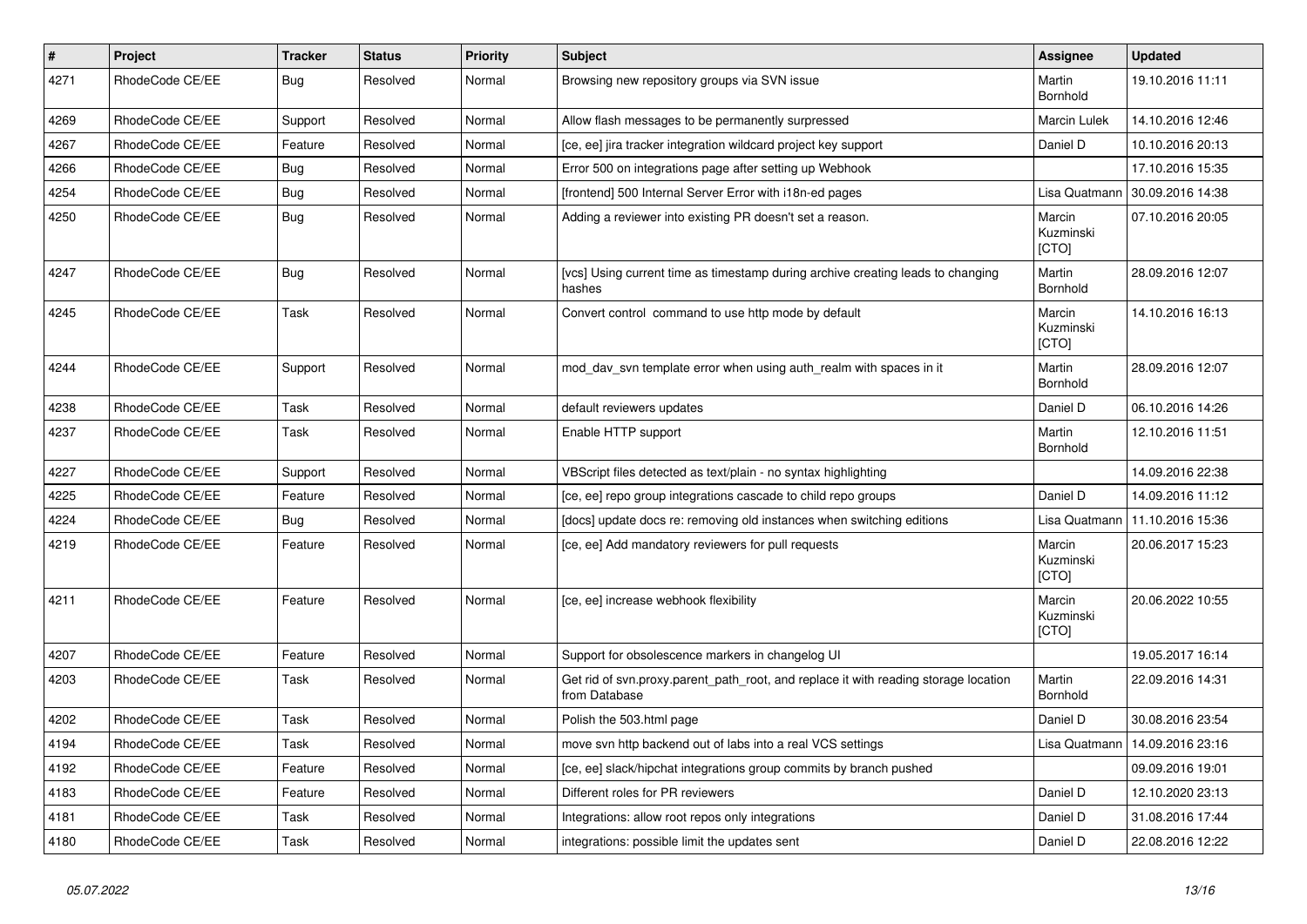| $\pmb{\#}$ | Project         | <b>Tracker</b> | <b>Status</b> | <b>Priority</b> | <b>Subject</b>                                                                                        | <b>Assignee</b>              | <b>Updated</b>   |
|------------|-----------------|----------------|---------------|-----------------|-------------------------------------------------------------------------------------------------------|------------------------------|------------------|
| 4178       | RhodeCode CE/EE | Bug            | Resolved      | Normal          | RhodeCode EE OVA VM wont run on a ESX 6.0 host                                                        | Marcin<br>Kuzminski<br>[CTO] | 15.09.2016 13:25 |
| 4175       | RhodeCode CE/EE | Feature        | Resolved      | Normal          | [ce, ee] repo group integrations                                                                      | Daniel D                     | 16.08.2016 20:00 |
| 4169       | RhodeCode CE/EE | Task           | Resolved      | Normal          | re-architecture celery support                                                                        |                              | 17.11.2017 19:21 |
| 4153       | RhodeCode CE/EE | Task           | Resolved      | Normal          | Optimize readme fetching by changing the system of readme detection                                   | Johannes<br>Bornhold         | 09.09.2016 10:17 |
| 4151       | RhodeCode CE/EE | Task           | Resolved      | Normal          | [packaging] Subversion to current 1.9.X                                                               |                              | 09.09.2016 10:18 |
| 4140       | RhodeCode CE/EE | Task           | Resolved      | Normal          | Check middleware chain status, and Verify that special middleware is catching<br>exceptions correctly |                              | 23.08.2016 12:13 |
| 4121       | RhodeCode CE/EE | <b>Bug</b>     | Resolved      | Normal          | [ce, ee] server announcement has extra margin                                                         | Lisa Quatmann                | 26.09.2016 14:00 |
| 4108       | RhodeCode CE/EE | Task           | Resolved      | Normal          | Release 4.2.2                                                                                         |                              | 14.10.2016 13:08 |
| 4091       | RhodeCode CE/EE | Bug            | Resolved      | Normal          | [ce, ee] Redmine integration blocks for 30 seconds if redmine server not available                    | Daniel D                     | 15.07.2016 12:26 |
| 4090       | RhodeCode CE/EE | Bug            | Resolved      | Normal          | test ticket                                                                                           |                              | 09.03.2021 20:39 |
| 4089       | RhodeCode CE/EE | Bug            | Resolved      | Normal          | svn repository does not exist                                                                         |                              | 12.06.2018 12:29 |
| 4081       | RhodeCode CE/EE | Support        | Resolved      | Normal          | Receiving server 500 error when trying to clone repo from windows client using<br>eclipse             |                              | 12.07.2016 14:30 |
| 4065       | RhodeCode CE/EE | <b>Bug</b>     | Resolved      | Normal          | [ux, login] 404 on login after comment attempt                                                        | Marcin<br>Kuzminski<br>[CTO] | 04.07.2016 00:40 |
| 4044       | RhodeCode CE/EE | Feature        | Resolved      | Normal          | <b>Branch permissions</b>                                                                             |                              | 30.08.2018 09:48 |
| 4036       | RhodeCode CE/EE | Bug            | Resolved      | Normal          | encrypted clone_uri can throw unicodeerror after key change                                           | Marcin<br>Kuzminski<br>[CTO] | 27.06.2016 19:38 |
| 4003       | RhodeCode CE/EE | Task           | Resolved      | Normal          | User personal repository groups improvements                                                          |                              | 07.11.2016 16:12 |
| 3999       | RhodeCode CE/EE | Feature        | Resolved      | Normal          | Add `send account information` to user creation page                                                  |                              | 28.06.2016 15:22 |
| 3981       | RhodeCode CE/EE | Feature        | Resolved      | Normal          | Add cloud hosting like Gitlab, GitHub                                                                 |                              | 02.03.2020 09:14 |
| 3971       | RhodeCode CE/EE | <b>Bug</b>     | Resolved      | Normal          | [ce, vcs] Merge requests/Pull requests failing due to rebase problem                                  | Johannes<br>Bornhold         | 19.07.2016 15:54 |
| 3950       | RhodeCode CE/EE | Bug            | Resolved      | Normal          | [ce, ee] trying to merge pr against a deleted branch/bookmark breaks the pr page                      | Martin<br>Bornhold           | 27.10.2016 16:12 |
| 3556       | RhodeCode CE/EE | Task           | Resolved      | Normal          | Disable and rename initial_repo_scan flag                                                             | Marcin<br>Kuzminski<br>[CTO] | 22.04.2016 14:33 |
| 3555       | RhodeCode CE/EE | Bug            | Resolved      | Normal          | Then disabled repo location change the panel should explicitly state that it's disabled               |                              | 25.04.2016 10:34 |
| 3549       | RhodeCode CE/EE | <b>Bug</b>     | Resolved      | Normal          | [4.0.0 regression], file source links use last commit id instead of current commit id                 | Marcin<br>Kuzminski<br>[CTO] | 21.04.2016 16:10 |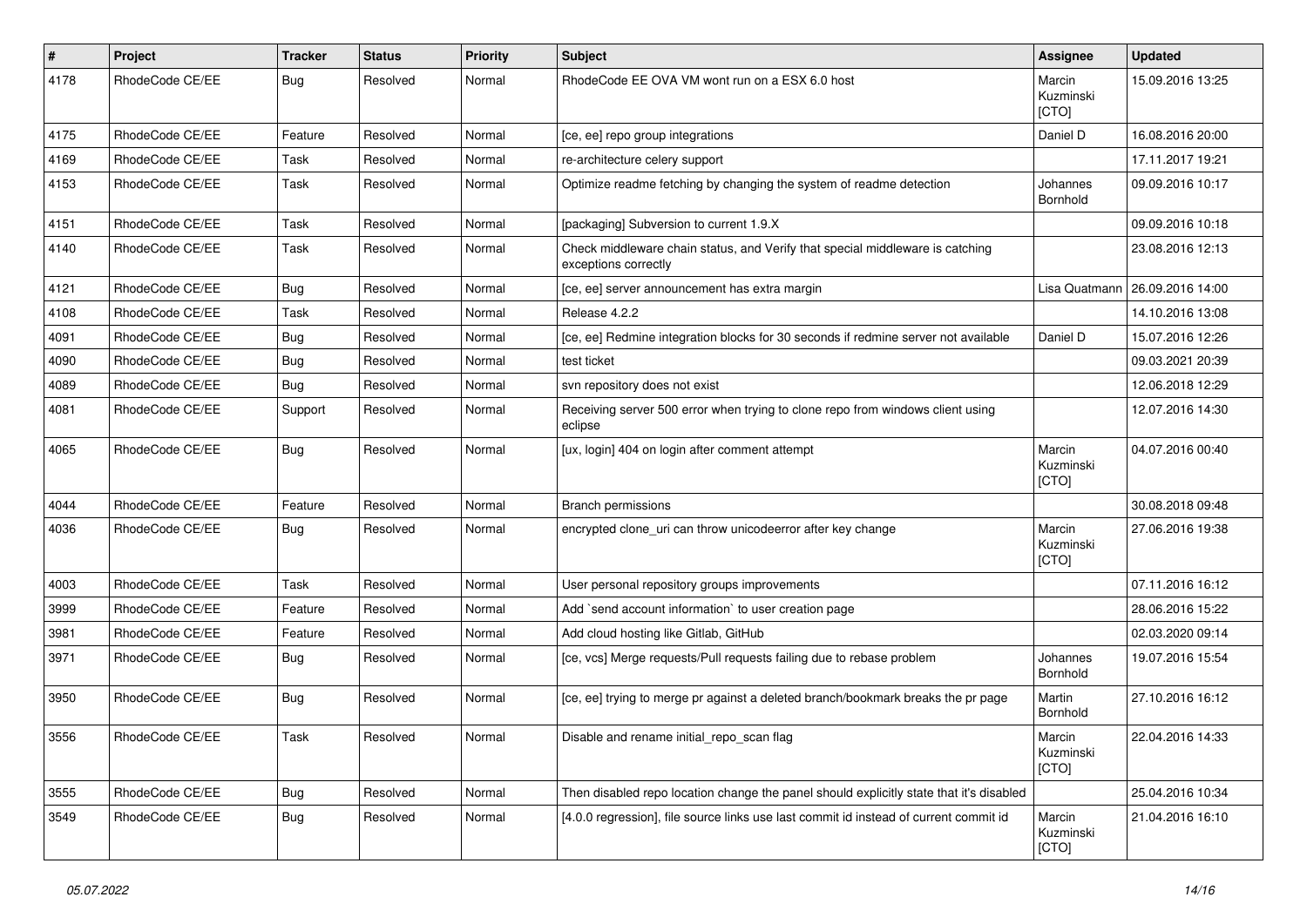| $\vert$ # | Project              | <b>Tracker</b> | <b>Status</b> | <b>Priority</b> | <b>Subject</b>                                                                                | Assignee                     | <b>Updated</b>   |
|-----------|----------------------|----------------|---------------|-----------------|-----------------------------------------------------------------------------------------------|------------------------------|------------------|
| 3488      | RhodeCode CE/EE      | <b>Bug</b>     | Resolved      | Normal          | [frontend, styling] update icon font                                                          | Lisa Quatmann                | 04.10.2016 13:27 |
| 3357      | RhodeCode CE/EE      | Bug            | Resolved      | Normal          | switch to sometimes fails to load files metadata                                              |                              | 30.03.2016 10:56 |
| 3239      | RhodeCode CE/EE      | Task           | Resolved      | Normal          | Catch all route for repo page or repo group page is always executing checks for<br>every page |                              | 21.04.2016 11:30 |
| 2817      | RhodeCode CE/EE      | Feature        | Resolved      | Normal          | Make largefiles downloadable from the interface                                               |                              | 27.03.2017 14:04 |
| 2744      | RhodeCode CE/EE      | Task           | Resolved      | Normal          | Deprecating Internet Explorer                                                                 |                              | 06.07.2016 12:04 |
| 2264      | RhodeCode CE/EE      | Bug            | Resolved      | Normal          | New user password change doesn't actually require a password change.                          |                              | 12.08.2016 16:01 |
| 1404      | RhodeCode CE/EE      | <b>Bug</b>     | Resolved      | Normal          | clone of really huge git repo (4gb) causes pyro to explode                                    |                              | 07.02.2017 14:52 |
| 1131      | RhodeCode CE/EE      | Feature        | Resolved      | Normal          | Implement default reviewers for code review                                                   | Daniel D                     | 21.09.2016 18:28 |
| 1055      | RhodeCode CE/EE      | Feature        | Resolved      | Normal          | [pr, vcs] Expose the shadow repository of a pull request                                      | Martin<br>Bornhold           | 26.10.2016 10:33 |
| 3991      | RhodeCode Appenlight | Bug            | Resolved      | Normal          | report logs need upper margin                                                                 |                              | 21.06.2016 18:55 |
| 3989      | RhodeCode Appenlight | Bug            | Resolved      | Normal          | even up report spacing                                                                        |                              | 21.06.2016 18:55 |
| 5423      | Documentation        | Support        | Resolved      | Normal          | API-Documentation for Method "create_repo_group" faulty                                       |                              | 22.01.2018 16:23 |
| 5153      | Documentation        | Bug            | Resolved      | Normal          | Documentation: /tmp permissions                                                               |                              | 04.01.2017 13:02 |
| 4092      | RhodeCode CE/EE      | <b>Bug</b>     | Feedback      | Normal          | [ce, ee] Redmine/JIRA integrations - smart commits                                            | Daniel D                     | 21.07.2016 12:59 |
| 3454      | RhodeCode CE/EE      | Task           | Feedback      | Normal          | [ce/ee] visually differentiate the two editions                                               | Marcin<br>Kuzminski<br>[CTO] | 10.08.2016 03:30 |
| 2539      | RhodeCode CE/EE      | Feature        | Feedback      | Normal          | Recursive deletion of resources                                                               |                              | 20.04.2016 08:52 |
| 5613      | RhodeCode CE/EE      | Feature        | New           | Low             | Feature Request: Issue tracker link in new tab/window                                         |                              | 03.10.2021 23:25 |
| 5612      | RhodeCode CE/EE      | Bug            | New           | Low             | CPU cores getting maxed out by VCSServer on Repository Size request                           |                              | 03.10.2021 23:25 |
| 5460      | RhodeCode CE/EE      | Bug            | New           | Low             | Repo creation stuck when remote clone returns partial http code 500                           |                              | 06.07.2018 19:14 |
| 5441      | RhodeCode CE/EE      | Feature        | New           | Low             | Some files not parsed as XML files                                                            | Marcin<br>Kuzminski<br>[CTO] | 12.06.2018 12:23 |
| 4289      | RhodeCode CE/EE      | Task           | New           | Low             | [ce, ee] clean up pygments lexer functions + handling                                         | Daniel D                     | 21.10.2016 14:44 |
| 4154      | RhodeCode CE/EE      | <b>Bug</b>     | New           | Low             | [ce, ee] user register via github captcha                                                     |                              | 05.08.2016 22:51 |
| 4040      | RhodeCode CE/EE      | Bug            | New           | Low             | [ce, ee] logout when logged out causes 403 Cross-site request forgery detected                |                              | 23.06.2016 13:40 |
| 3615      | RhodeCode CE/EE      | Bug            | New           | Low             | (OperationalError) too many SQL variables on admin journal page                               |                              | 06.05.2016 11:45 |
| 5342      | RhodeCode Appenlight | Bug            | New           | Low             | Broken link [Applications Modify application]                                                 |                              | 21.06.2017 21:21 |
| 4220      | RhodeCode Appenlight | Feature        | New           | Low             | Search params allow sorting of result.                                                        |                              | 06.09.2016 16:33 |
| 4017      | RhodeCode Appenlight | Feature        | New           | Low             | application logos need help                                                                   |                              | 14.06.2016 11:52 |
| 5598      | Documentation        | <b>Bug</b>     | New           | Low             | Typo in force delete command                                                                  |                              | 19.03.2020 20:10 |
| 5439      | Documentation        | Bug            | New           | Low             | JIRA Integration description: Wrong sample link                                               |                              | 14.02.2018 14:25 |